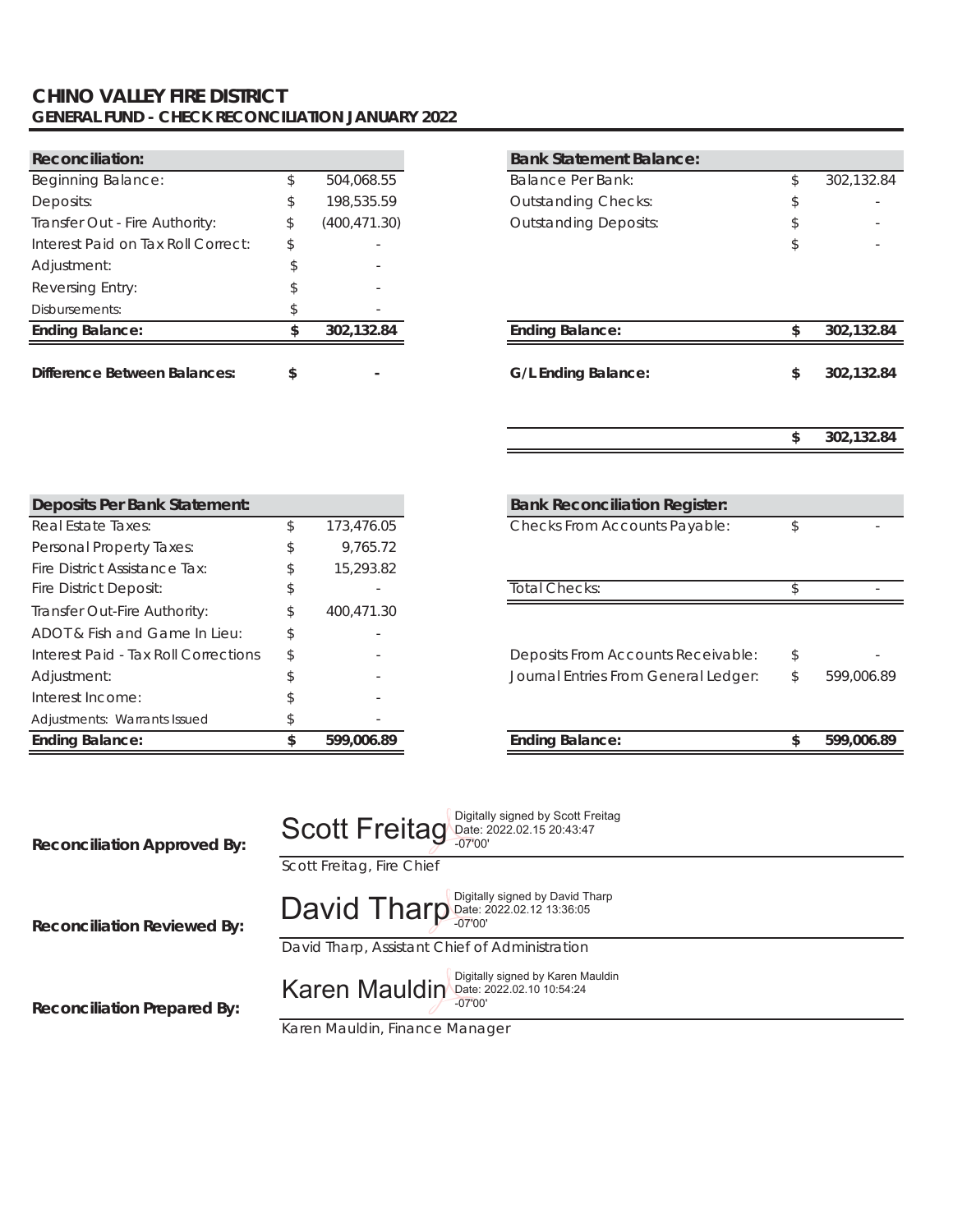#### **CHINO VALLEY FIRE DISTRICT**

#### **General Fund Tax Collection Information**

|                   | FY 16-17    | FY 17-18    | FY 18-19    | FY 19-20    | FY 20-21    | FY 21-22    |
|-------------------|-------------|-------------|-------------|-------------|-------------|-------------|
| <b>Total Levy</b> | \$3,547,699 | \$3,707,996 | \$3,926,501 | \$4,190,442 | \$4,497,237 | \$4,833,636 |
| Month             | Collected   | Collected   | Collected   | Collected   | Collected   | Collected   |
| July              | \$10,160    | \$24,936    | \$21,890    | \$14,597    | \$42,316    | \$26,983    |
| $\%$              | 0.286%      | 0.672%      | 0.557%      | 0.348%      | 0.941%      | 0.558%      |
| % To Date         | 0.2864%     | 0.6725%     | 0.5575%     | 0.3483%     | 0.9409%     | 0.5582%     |
| August            | \$18,803    | \$10,622    | \$12,226    | \$10,746    | \$15,526    | \$11,257    |
| %                 | 0.530%      | 0.286%      | 0.311%      | 0.256%      | 0.345%      | 0.233%      |
| % To Date         | 0.8164%     | 0.9590%     | 0.8688%     | 0.6048%     | 1.2862%     | 0.7911%     |
| September         | \$182,315   | \$178,141   | \$25,209    | \$30,894    | \$8,143     | \$54,439    |
| %                 | 5.139%      | 4.804%      | 0.642%      | 0.737%      | 0.181%      | 1.126%      |
| % To Date         | 5.9553%     | 5.7632%     | 1.5109%     | 1.3420%     | 1.4673%     | 1.9174%     |
| October           | \$834,512   | \$1,503,325 | \$1,610,381 | \$1,807,742 | \$1,780,309 | \$1,962,817 |
| $\%$              | 23.523%     | 40.543%     | 41.013%     | 43.140%     | 39.587%     | 40.607%     |
| % To Date         | 29.4779%    | 46.3060%    | 42.5240%    | 44.4817%    | 41.0540%    | 42.5249%    |
| November          | \$866,615   | \$290,266   | \$498,787   | \$373,908   | \$508,805   | \$535,270   |
| %                 | 24.428%     | 7.828%      | 12.703%     | 8.923%      | 11.314%     | 11.074%     |
| % To Date         | 53.9055%    | 54.1341%    | 55.2271%    | 53.4046%    | 52.3677%    | 53.5987%    |
| December          | \$227,672   | \$223,661   | \$236,727   | \$286,760   | \$399,155   | \$365,096   |
| $\%$              | 6.4175%     | 6.0319%     | 6.0289%     | 6.8432%     | 8.8756%     | 7.5532%     |
| % To Date         | 60.3229%    | 60.1659%    | 61.2560%    | 60.2478%    | 61.2433%    | 61.1520%    |
| January           | \$89,048    | \$153,278   | \$117,994   | \$115,429   | \$118,322   | \$183,242   |
| $\%$              | 2.5100%     | 4.1337%     | 3.0051%     | 2.7546%     | 2.6310%     | 3.7910%     |
| % To Date         | 62.8330%    | 64.2997%    | 64.2611%    | 63.0023%    | 63.8742%    | 64.9429%    |
| February          | \$94,094    | \$95,262    | \$54,476    | \$104,991   | \$88,422    | \$0         |
| %                 | 2.6523%     | 2.5691%     | 1.3874%     | 2.5055%     | 1.9661%     | 0.0000%     |
| % To Date         | 65.4852%    | 66.8688%    | 65.6485%    | 65.5078%    | 65.8404%    | 64.9429%    |
| March             | \$141,015   | \$127,298   | \$138,910   | \$142,182   | \$143,500   | \$0         |
| %                 | 3.9748%     | 3.4331%     | 3.5377%     | 3.3930%     | 3.1908%     | 0.0000%     |
| % To Date         | 69.4600%    | 70.3018%    | 69.1863%    | 68.9008%    | 69.0312%    | 64.9429%    |
| April             | \$821,855   | \$794,289   | \$955,634   | \$983,917   | \$1,082,230 | \$0         |
| $\%$              | 23.1659%    | 21.4210%    | 24.3380%    | 23.4800%    | 24.0643%    | 0.0000%     |
| % To Date         | 92.6259%    | 91.7228%    | 93.5243%    | 92.3809%    | 93.0956%    | 64.9429%    |
| May               | \$195,151   | \$238,700   | \$189,925   | \$206,496   | \$202,990   | \$0         |
| $\%$              | 5.5008%     | 6.4374%     | 4.8370%     | 4.9278%     | 4.5137%     | 0.0000%     |
| % To Date         | 98.1267%    | 98.1602%    | 98.3613%    | 97.3086%    | 97.6092%    | 64.9429%    |
| June              | \$66,097    | \$80,520    | \$84,895    | \$49,679    | \$87,815    | \$0         |
| %                 | 1.8631%     | 2.1715%     | 2.1621%     | 1.1855%     | 1.9527%     | 0.0000%     |
| % To Date         | 99.9898%    | 100.3318%   | 100.5234%   | 98.4942%    | 99.5619%    | 64.9429%    |
| <b>TOTALS</b>     | \$3,547,337 | \$3,720,297 | \$3,947,053 | \$4,127,341 | \$4,477,533 | \$3,139,105 |
| Delinquency       | 0.0102%     | $-0.3318%$  | $-0.5234%$  | 1.5058%     | 0.4381%     | 35.0571%    |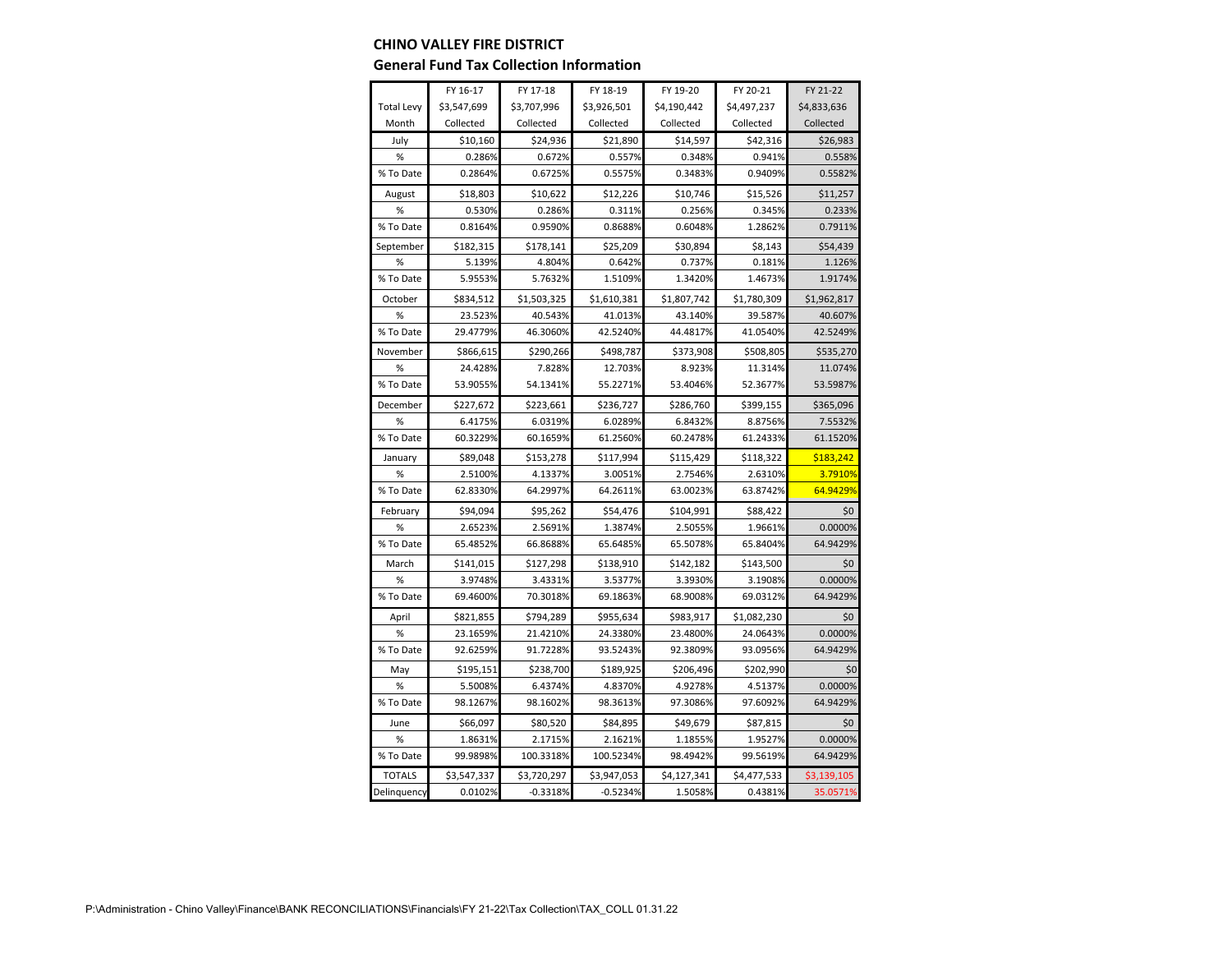### **CHINO VALLEY FIRE DISTRICT**

#### **FDAT Collection Information**

|                   | FY 16-17   | FY 17-18  | FY 18-19  | FY 19-20   | FY 20-21  | FY 21-22  |
|-------------------|------------|-----------|-----------|------------|-----------|-----------|
| <b>Total Levy</b> | \$313,900  | \$333,290 | \$333,290 | \$366,547  | \$400,000 | \$400,000 |
| Month             | Collected  | Collected | Collected | Collected  | Collected | Collected |
| July              | \$1,423    | \$1,630   | \$1,238   | \$1,475    | \$2,769   | \$1,871   |
| %                 | 0.453%     | 0.489%    | 0.371%    | 0.403%     | 0.692%    | 0.468%    |
| % To Date         | 0.4533%    | 0.4891%   | 0.3715%   | 0.4025%    | 0.6923%   | 0.4677%   |
| August            | \$661      | \$554     | \$707     | \$653      | \$662     | \$1,498   |
| %                 | 0.211%     | 0.166%    | 0.212%    | 0.178%     | 0.166%    | 0.375%    |
| % To Date         | 0.6638%    | 0.6553%   | 0.5835%   | 0.5806%    | 0.8579%   | 0.8422%   |
| September         | \$8,777    | \$12,654  | \$3,182   | \$1,853    | \$879     | \$4,669   |
| %                 | 2.796%     | 3.797%    | 0.955%    | 0.505%     | 0.220%    | 1.167%    |
| % To Date         | 3.4600%    | 4.4520%   | 1.5382%   | 1.0861%    | 1.0777%   | 2.0095%   |
| October           | \$86,411   | \$93,081  | \$139,813 | \$107,270  | \$160,480 | \$159,909 |
| %                 | 27.528%    | 27.928%   | 41.949%   | 29.265%    | 40.120%   | 39.977%   |
| % To Date         | 30.9881%   | 32.3799%  | 43.4877%  | 30.3510%   | 41.1979%  | 41.9866%  |
| November          | \$75,219   | \$74,651  | \$59,861  | \$30,666   | \$48,339  | \$52,249  |
| %                 | 23.9628%   | 22.3983%  | 17.9606%  | 8.3663%    | 12.0848%  | 13.0622%  |
| % To Date         | 54.9510%   | 54.7782%  | 61.4483%  | 38.7172%   | 53.2826%  | 55.0488%  |
| December          | \$24,923   | \$21,663  | \$25,413  | \$112,035  | \$39,219  | \$35,029  |
| %                 | 7.9398%    | 6.4997%   | 7.6250%   | 30.5650%   | 9.8048%   | 8.7572%   |
| % To Date         | 62.8907%   | 61.2779%  | 69.0733%  | 69.2822%   | 63.0874%  | 63.8060%  |
| January           | \$11,762   | \$16,138  | \$11,149  | \$11,446   | \$12,625  | \$15,294  |
| %                 | 3.7471%    | 4.8420%   | 3.3450%   | 3.1227%    | 3.1562%   | 3.8235%   |
| % To Date         | 66.6378%   | 66.1199%  | 72.4183%  | 72.4049%   | 66.2436%  | 67.6294%  |
| February          | \$8,291    | \$8,056   | \$7,409   | \$10,419   | \$6,657   | \$0       |
| %                 | 2.641%     | 2.417%    | 2.223%    | 2.842%     | 1.664%    | 0.000%    |
| % To Date         | 69.2790%   | 68.5368%  | 74.6413%  | 75.2473%   | 67.9079%  | 67.6294%  |
| March             | \$12,638   | \$12,174  | \$13,713  | \$13,361   | \$10,897  | \$0       |
| %                 | 4.0263%    | 3.6528%   | 4.1143%   | 3.6452%    | 2.7242%   | 0.0000%   |
| % To Date         | 73.3052%   | 72.1897%  | 78.7556%  | 78.8925%   | 70.6320%  | 67.6294%  |
| April             | \$62,586   | \$63,209  | \$79,859  | \$85,315   | \$88,842  | \$0       |
| %                 | 19.9382%   | 18.9651%  | 23.9607%  | 23.2754%   | 22.2104%  | 0.0000%   |
| % To Date         | 93.2434%   | 91.1548%  | 102.7164% | 102.1679%  | 92.8424%  | 67.6294%  |
| May               | \$23,662   | \$23,731  | \$18,881  | \$21,832   | \$19,620  | \$0       |
| %                 | 7.5381%    | 7.1201%   | 5.6650%   | 5.9561%    | 4.9050%   | 0.0000%   |
| % To Date         | 100.7815%  | 98.2749%  | 108.3813% | 108.1240%  | 97.7475%  | 67.6294%  |
| June              | \$4,682    | \$5,094   | \$5,726   | \$4,474    | \$6,987   | \$0       |
| %                 | 1.4917%    | 1.5285%   | 1.7181%   | 1.2206%    | 1.7468%   | 0.0000%   |
| % To Date         | 102.2732%  | 99.8034%  | 110.0995% | 109.3446%  | 99.4943%  | 67.6294%  |
| <b>TOTALS</b>     | \$321,035  | \$332,635 | \$366,951 | \$400,799  | \$397,977 | \$270,518 |
| Delinquency       | $-2.2732%$ | 0.1966%   | -10.0995% | $-9.3446%$ | 0.5057%   | 32.3706%  |

100.0000% 100.0000% 100.0000% 100.0000% 100.0000% 100.0000%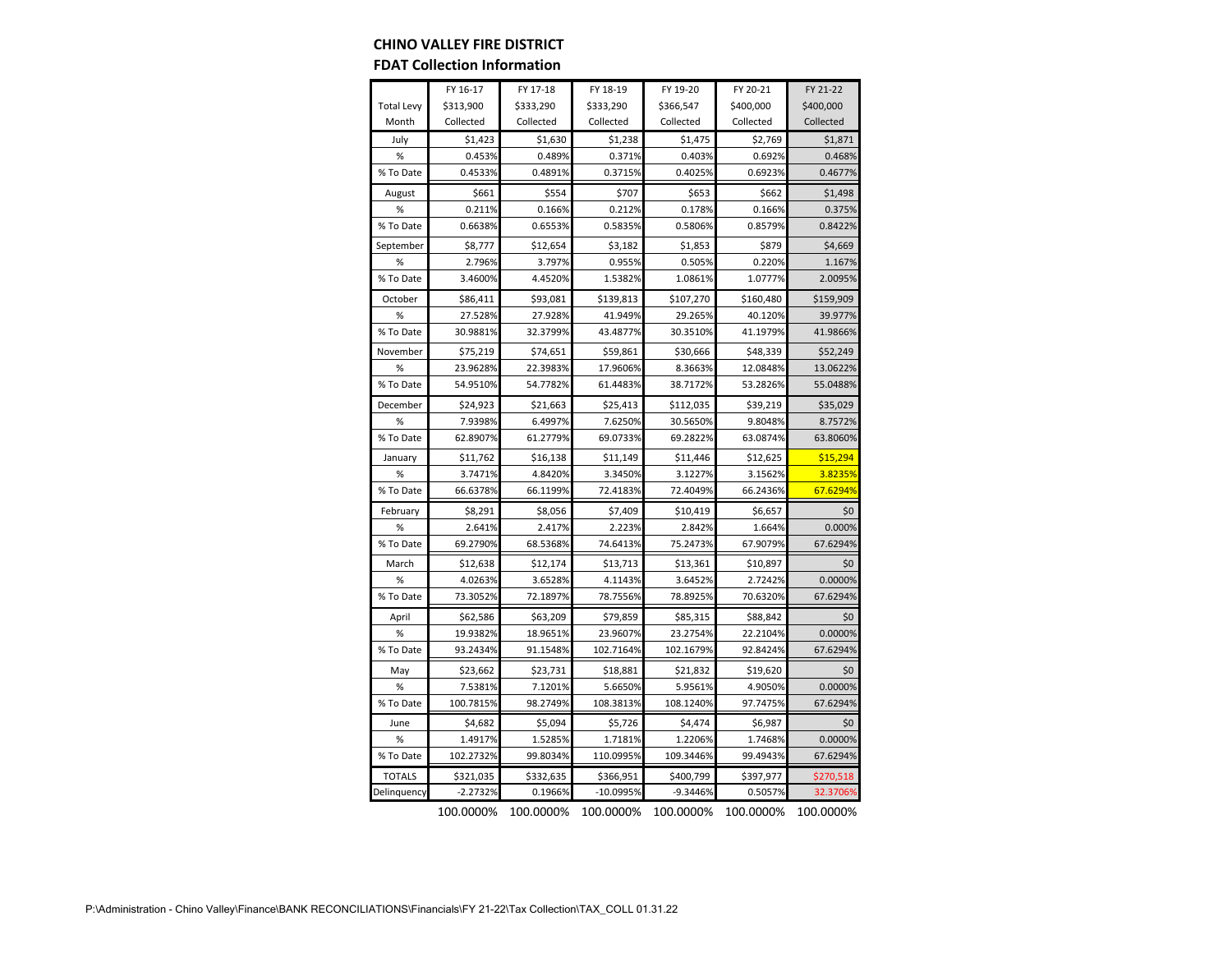

### 2021 - 2022 Cash Flow by Month : JANUARY

|                                                                     | <b>ACTUAL</b>            |                |                          |                          |                          |                          |                          |                          | <b>PROJECTED</b>         |                          |                          |                          |
|---------------------------------------------------------------------|--------------------------|----------------|--------------------------|--------------------------|--------------------------|--------------------------|--------------------------|--------------------------|--------------------------|--------------------------|--------------------------|--------------------------|
|                                                                     | July                     | Aug.           | Sept.                    | Oct.                     | Nov.                     | Dec.                     | Jan.                     | Feb.                     | <b>March</b>             | April                    | May                      | June                     |
| <b>Revenues:</b>                                                    |                          |                |                          |                          |                          |                          |                          |                          |                          |                          |                          |                          |
| Taxes                                                               | 26,983                   | 11,257         | 54,439                   | 1,962,817                | 535,270                  | 365,096                  | 183,242                  | 402,803                  | 402,803                  | 402,803                  | 402,803                  | 402,803                  |
| <b>FDAT</b>                                                         | 1,871                    | 1,498          | 4,669                    | 159,909                  | 52,249                   | 35,029                   | 15,294                   | 33,333                   | 33,333                   | 33,333                   | 33,333                   | 33,333                   |
| Interest Income                                                     | 47                       | 117            | 68                       | $\overline{\phantom{a}}$ |                          | 347                      | $\overline{\phantom{a}}$ | $\blacksquare$           |                          |                          | $\overline{\phantom{a}}$ |                          |
| Other Income                                                        | $\overline{\phantom{a}}$ | $\overline{a}$ | $\overline{\phantom{a}}$ | $\overline{\phantom{a}}$ | $\overline{\phantom{a}}$ | $\overline{\phantom{a}}$ | $\overline{\phantom{a}}$ | 167                      | 167                      | 167                      | 167                      | 167                      |
| <b>RevenueTotals:</b>                                               | 28,901                   | 12,872         | 59,176                   | 2,122,726                | 587,519                  | 400,471                  | 198,536                  | 436,303                  | 436,303                  | 436,303                  | 436,303                  | 436,303                  |
| <b>Expenditures:</b>                                                |                          |                |                          |                          |                          |                          |                          |                          |                          |                          |                          |                          |
| Audit/Accounting,<br>Election, Legal,<br><b>Fire Board Expenses</b> | 293                      | 251            | $\overline{\phantom{a}}$ | 773                      | $\overline{\phantom{a}}$ | 4,000                    | $\overline{\phantom{a}}$ | 1,125                    | 1,125                    | 1,125                    | 1,125                    | 1,125                    |
| Contingency                                                         | $\overline{\phantom{a}}$ |                |                          |                          |                          |                          | $\overline{\phantom{a}}$ | 1,667                    | 1,667                    | 1,667                    | 1,667                    | 1,667                    |
| Fire Authority Funding                                              | 95,112                   | 28,901         | 12,872                   | 59,176                   | 2,122,726                | 587,519                  | 400,471                  | 435,178                  | 435,178                  | 435,178                  | 435,178                  | 435,178                  |
| Miscellaneous                                                       | $\blacksquare$           | 0              | 3                        | $\overline{\phantom{a}}$ | 0                        | $\overline{2}$           | $\overline{\phantom{a}}$ | $\overline{\phantom{a}}$ | $\overline{\phantom{a}}$ | $\overline{\phantom{a}}$ | $\sim$                   | $\overline{\phantom{a}}$ |
| <b>ExpenditureTotals:</b>                                           | 95,404                   | 29,152         | 12,876                   | 59,949                   | 2,122,726                | 591,521                  | 400,471                  | 437,970                  | 437,970                  | 437,970                  | 437,970                  | 437,970                  |
| Monthly Net Cash                                                    | (66, 503)                | (16, 280)      | 46,300                   | 2,062,777                | (1,535,207)              | (191,050)                | (201, 935)               | (1,667)                  | (1,667)                  | (1,667)                  | (1,667)                  | (1,667)                  |
| <b>Cumulative Net Cash</b>                                          | (46, 503)                | (62, 783)      | (16, 483)                | 2,046,294                | 511,087                  | 320,037                  | 118,102                  |                          |                          |                          |                          |                          |
| Cash Balance **<br>(Carryover)                                      | 20,000                   | 3,720          | 50,021                   | 2,112,798                | 577,591                  | 386,541                  | 184,606                  |                          |                          |                          |                          |                          |

*\*\* Formula for Cash Balance (Carryover) Corrected January, 2022.*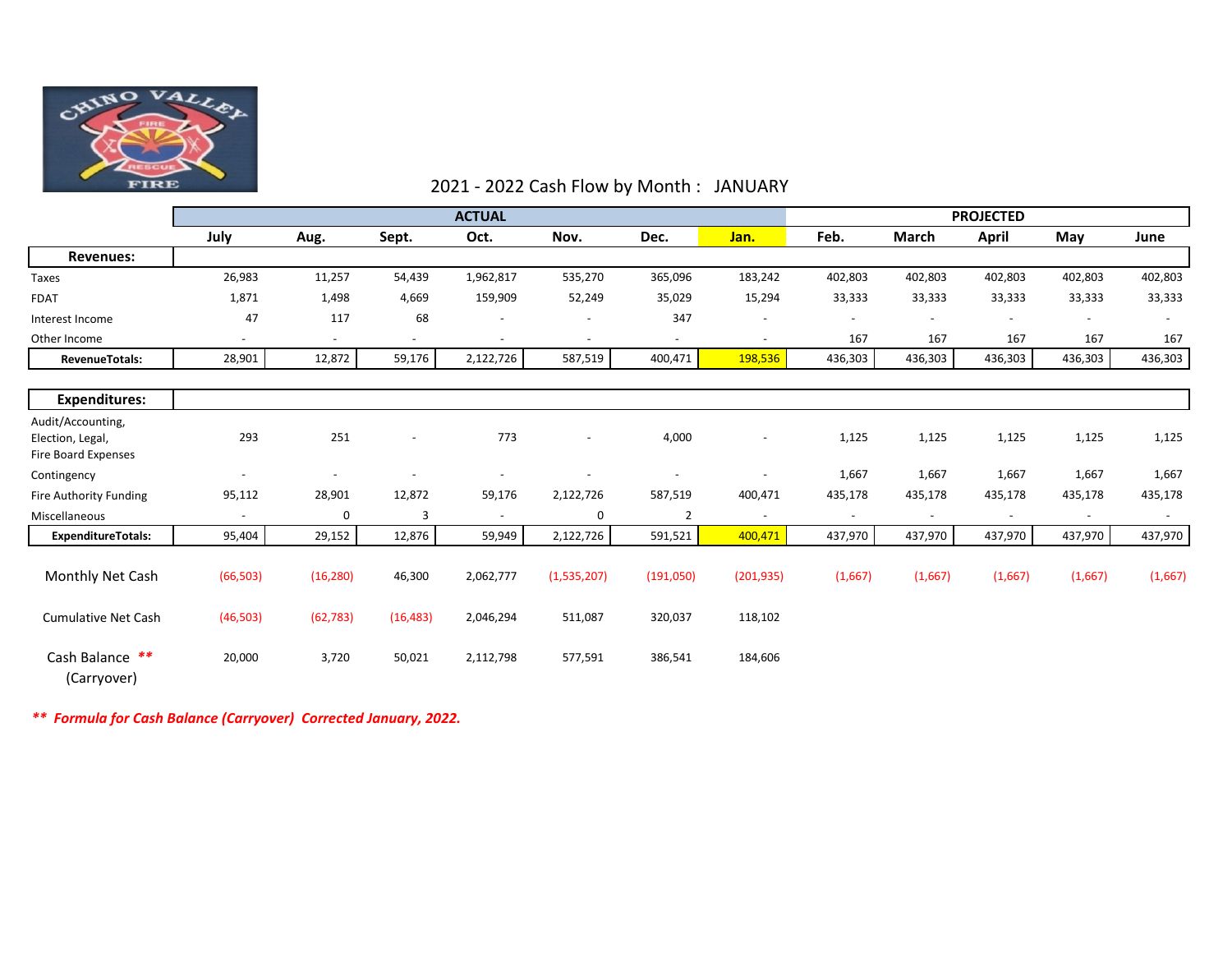### **CHINO VALLEY FIRE DISTRICT REVENUE GRAPH DATA**

|                          | <b>Revenue</b> |    | <b>Budget</b> | %      |
|--------------------------|----------------|----|---------------|--------|
| <b>Real Estate Taxes</b> | \$<br>173,476  | \$ | 4,833,636     | 87.38  |
| <b>UPP Taxes</b>         | 9,766          |    |               | 4.92   |
| <b>FDAT</b>              | \$<br>15,294   | \$ | 400,000       | 7.70   |
| Interest Income          | \$             |    |               | 0.00   |
| Other Income             |                | \$ | 2,000         | 0.00   |
| <b>TOTALS:</b>           | 198,536        | S  | 5,235,636     | 100.00 |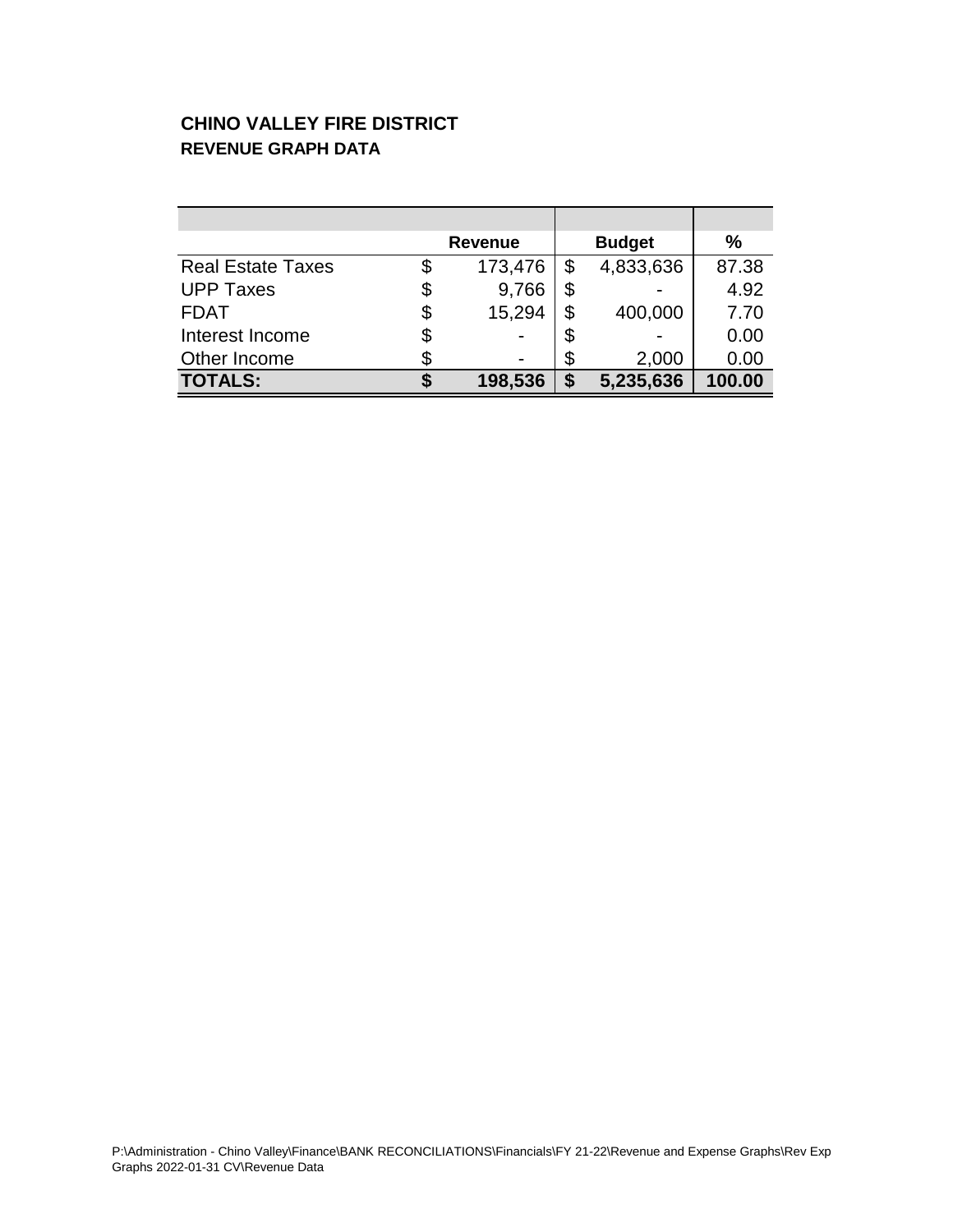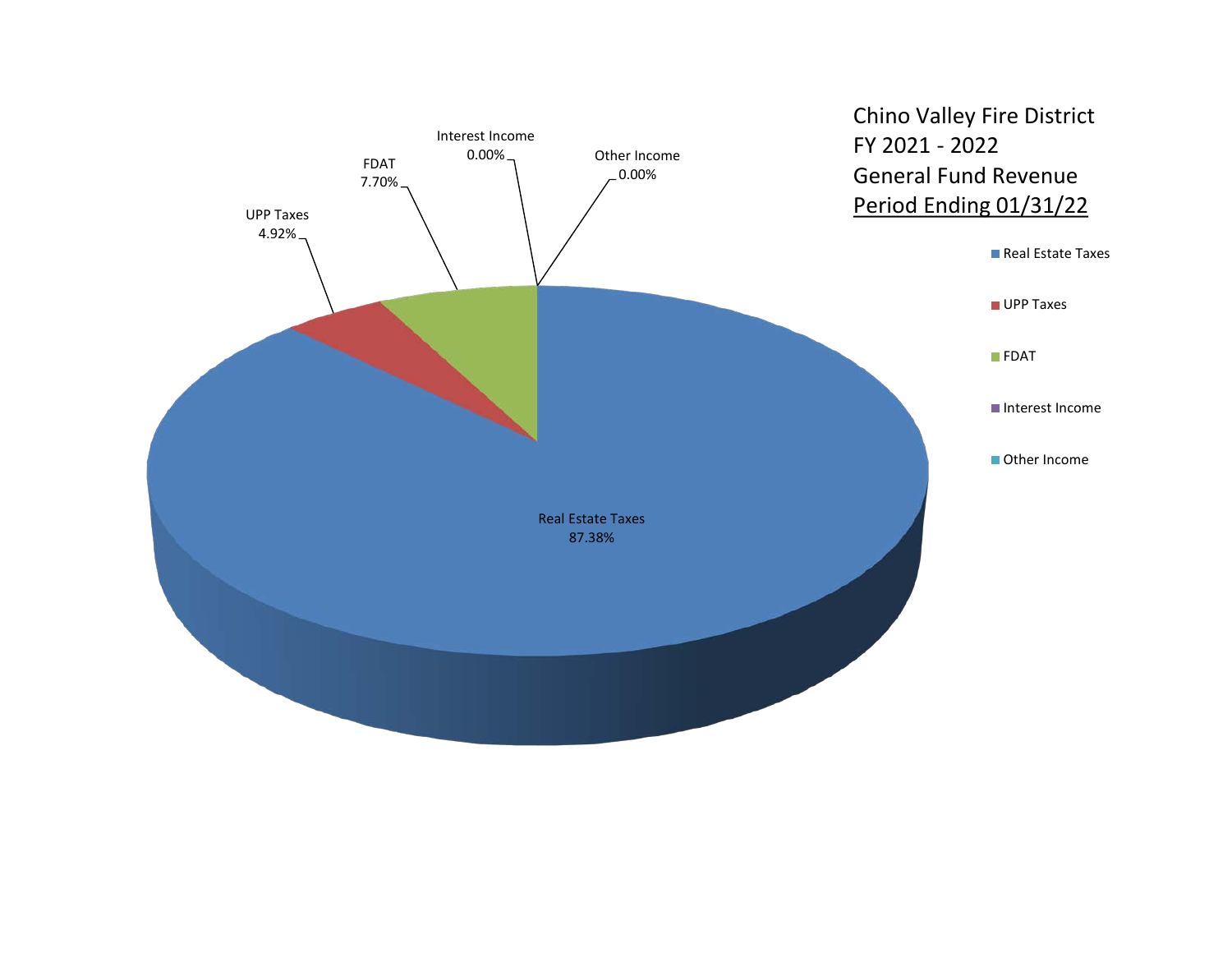### **CHINO VALLEY FIRE DISTRICT EXPENSE GRAPH DATA**

|                        | <b>Revenue</b> |    | <b>Budget</b> | %      |
|------------------------|----------------|----|---------------|--------|
| Fire Board Expenses    |                | \$ | 13,500        |        |
| Contingency            |                | S  | 20,000        |        |
| Miscellaneous          |                | \$ |               |        |
| Fire Authority Funding | 400,471        | \$ | 5,222,136     | 100.00 |
|                        |                |    |               |        |
| <b>TOTALS:</b>         | 400,471        |    | 5,255,636     | 100.00 |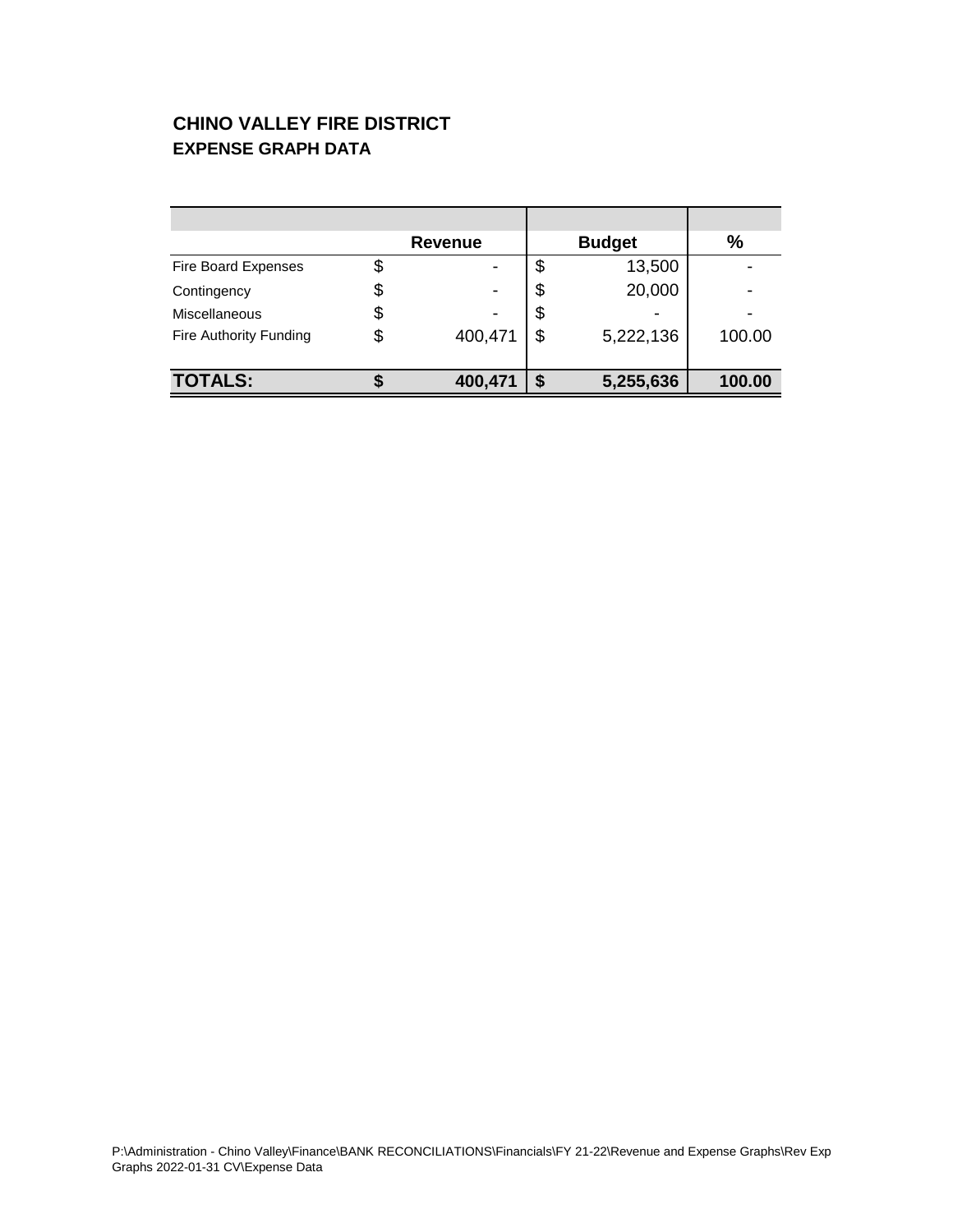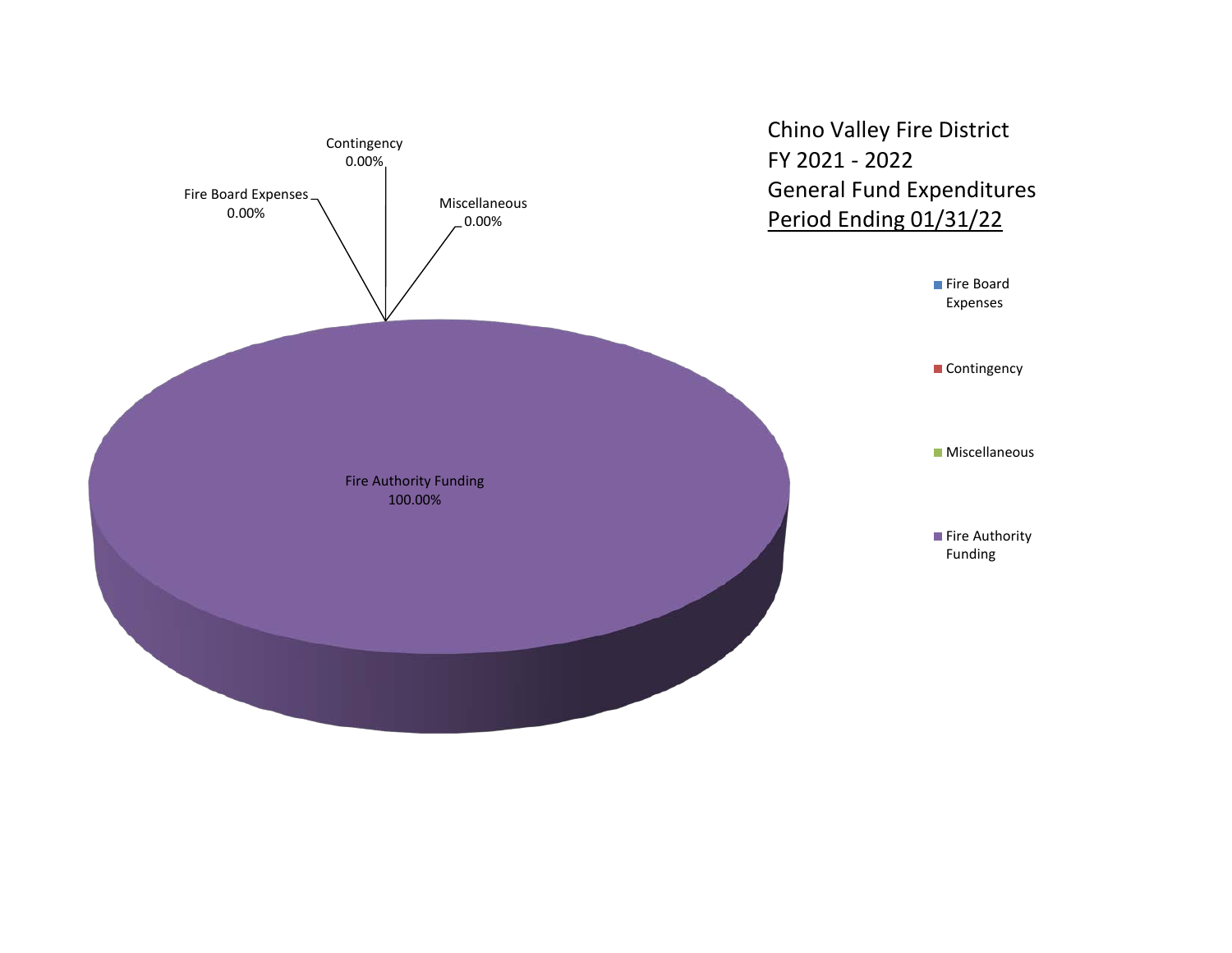### **CHINO VALLEY FIRE DISTRICT GENERAL FUND - JANUARY 2022**

| <b>TOTAL:</b>      | 198,535.59               |  |
|--------------------|--------------------------|--|
| Other:             | $\overline{\phantom{a}}$ |  |
| Interest Received: | $\overline{\phantom{0}}$ |  |
| FDAT:              | 15,293.82                |  |
| <b>UPP Taxes:</b>  | 9,765.72                 |  |
| Real Estate Taxes: | 173,476.05               |  |

Transferred to CAFMA:  $\overline{\phantom{0}}$ 400,471.30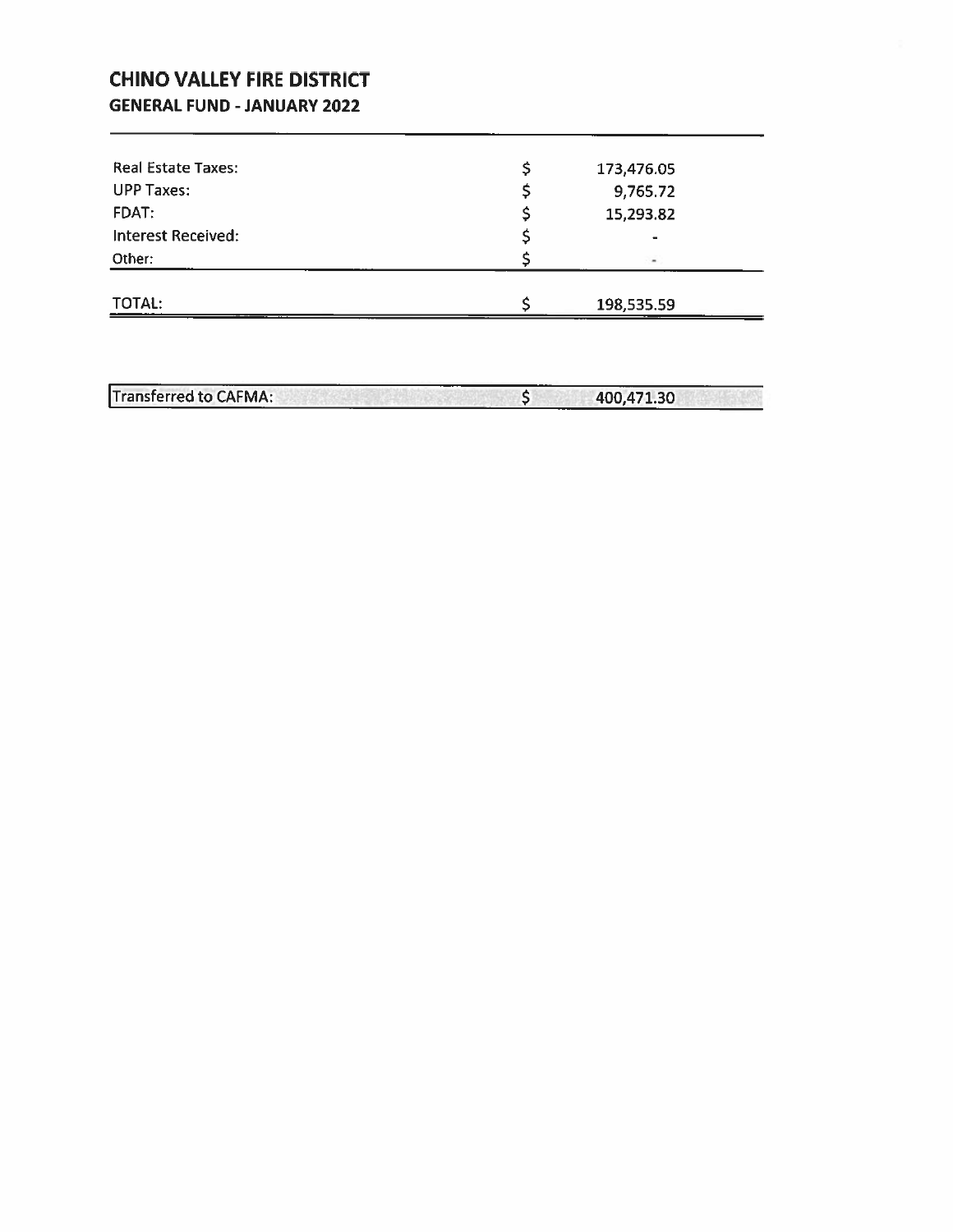

## Monthly Statement

Date Range: 1/1/2022 to 1/31/2022

**Chino Valley Fire Dist GF** Fund: 6065540000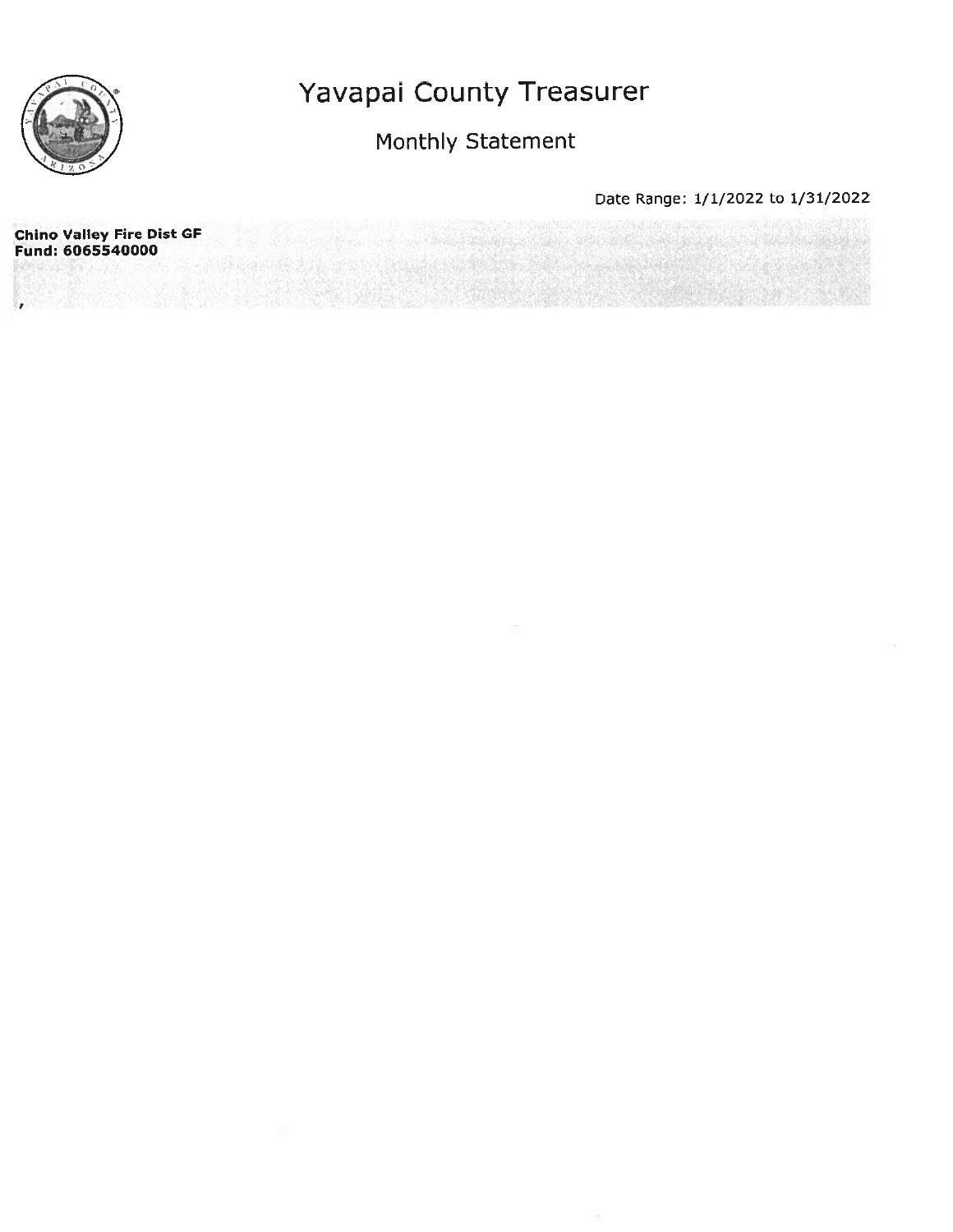

# Monthly Statement

| Account             | <b>Period</b>                    | <b>YTD</b>     |                       |            |
|---------------------|----------------------------------|----------------|-----------------------|------------|
| 6065540000          | <b>Chino Valley Fire Dist GF</b> |                |                       |            |
| Begin Balance:      | 508,068.55                       | 204,031.21     |                       |            |
| Income:             | 198,535.59                       | 3,410,201.50   |                       |            |
| <b>LOC Advance:</b> | .00                              | .00            |                       |            |
| Expense:            | (404, 471.30)                    | (3,312,099.87) | LOC:                  | .00.       |
| LOC Payments:       | .00.                             | .00            | Warrants Outstanding: | .00.       |
| Cash Balance:       | 302,132.84                       | 302,132.84     | End:                  | 302,132.84 |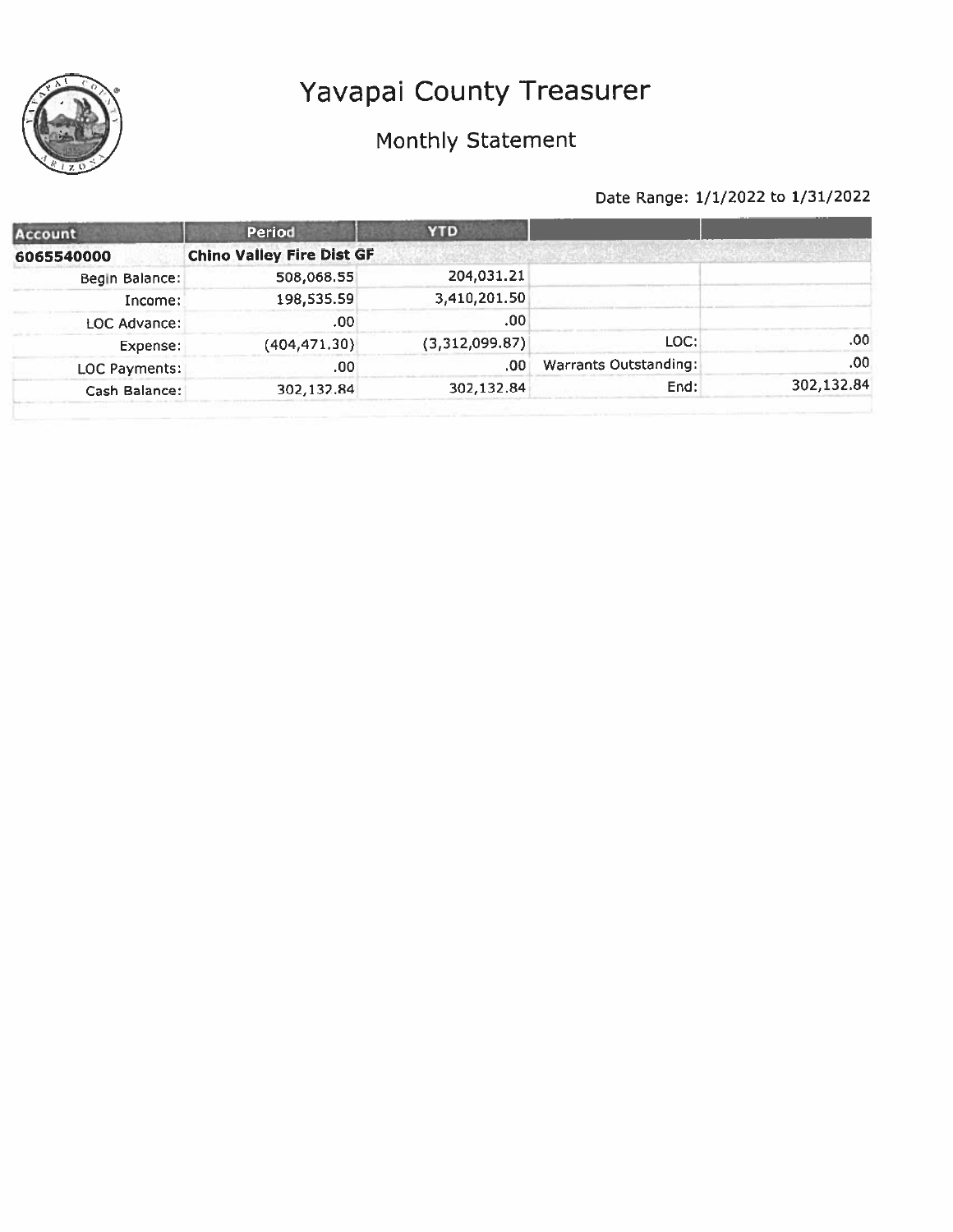

# Monthly Statement

|                   |                                      | <b>Monthly Statement Summary</b> |                  |                  |
|-------------------|--------------------------------------|----------------------------------|------------------|------------------|
|                   | <b>Source Code Description</b>       |                                  | <b>MTDAmount</b> | <b>YTDAmount</b> |
|                   | 6065540000 Chino Valley Fire Dist GF | <b>Beginning Balance:</b>        | 508,068.55       | 204,031.21       |
| 11100.2010        | 2010 Real Estate Taxes               |                                  | .00              | 11.25            |
| 11100.2011        | 2011 Real Estate Taxes               |                                  | .00.             | 13.50            |
| 11100.2012        | 2012 Real Estate Taxes               |                                  | .00              | 16.89            |
| 11100.2013        | 2013 Real Estate Taxes               |                                  | .00              | 22.00            |
| 11100.2014        | 2014 Real Estate Taxes               |                                  | .00              | 22.00            |
| 11100.2015        | 2015 Real Estate Taxes               |                                  | .00              | 22.62            |
| 11100.2016        | 2016 Real Estate Taxes               |                                  | .00              | 10.59            |
| 11100.2017        | 2017 Real Estate Taxes               |                                  | .00              | 10.59            |
| 11100.2018        | 2018 Real Estate Taxes               |                                  | .00              | 10.60            |
| 11100.2019        | 2019 Real Estate Taxes               |                                  | .00              | 22,36            |
| 11100.2020        | 2020 Real Estate Taxes               |                                  | 4,896.62         | 56,245.05        |
| 11100,2021        | 2021 Real Estate Taxes               |                                  | 168,579.43       | 2,994,523.17     |
| 12100.2005        | 2005 Personal Property Taxes         |                                  | .00              | 4.44             |
| 12100.2006        | 2006 Personal Property Taxes         |                                  | .00              | 19.69            |
| 12100.2010        | 2010 Personal Property Taxes         |                                  | 4.74             | 4.74             |
| 12100.2011        | 2011 Personal Property Taxes         |                                  | 5.70             | 5.70             |
| 12100.2012        | 2012 Personal Property Taxes         |                                  | 5.94             | 7.00             |
| 12100.2013        | 2013 Personal Property Taxes         |                                  | 5,93             | 15.41            |
| 12100.2014        | 2014 Personal Property Taxes         |                                  | 5.93             | 5.93             |
| 12100.2015        | 2015 Personal Property Taxes         |                                  | 6.11             | 77.29            |
| 12100.2016        | 2016 Personal Property Taxes         |                                  | 14.46            | 127.39           |
| 12100.2017        | 2017 Personal Property Taxes         |                                  | 6.11             | 63.44            |
| 12100.2018        | 2018 Personal Property Taxes         |                                  | 26.39            | 887.73           |
| 12100.2019        | 2019 Personal Property Taxes         |                                  | 42.46            | 2,656.36         |
| 12100.2020        | 2020 Personal Property Taxes         |                                  | 662.75           | 9,861.86         |
| 12100.2021        | 2021 Personal Property Taxes         |                                  | 8,979.20         | 74,437.76        |
| 37150.0           | <b>FDAT Distributions</b>            |                                  | 15,293.82        | 270,517.71       |
| 38109.0           | Interest on Investments St Treas     |                                  | .00              | 482.43           |
| 38113.0           | Interest on Investments-Wells Fargo  |                                  | .00              | 96.00            |
| 90002.0           | Interest Pd on Tax Roll Corrections  |                                  | .00              | (5.96)           |
| 91032.0           | <b>Warrants Redeemed</b>             |                                  | (4,000.00)       | (5,316.06)       |
| 91702.0           | Transfer out                         |                                  | (400.471.30)     | (3,306,777.85)   |
|                   |                                      | <b>Ending Balance:</b>           | 302,132.84       | 302,132.84       |
|                   |                                      | <b>Monthly Statement Detail</b>  |                  |                  |
| <b>Date Notes</b> |                                      | Doc #                            |                  | Amount C/D       |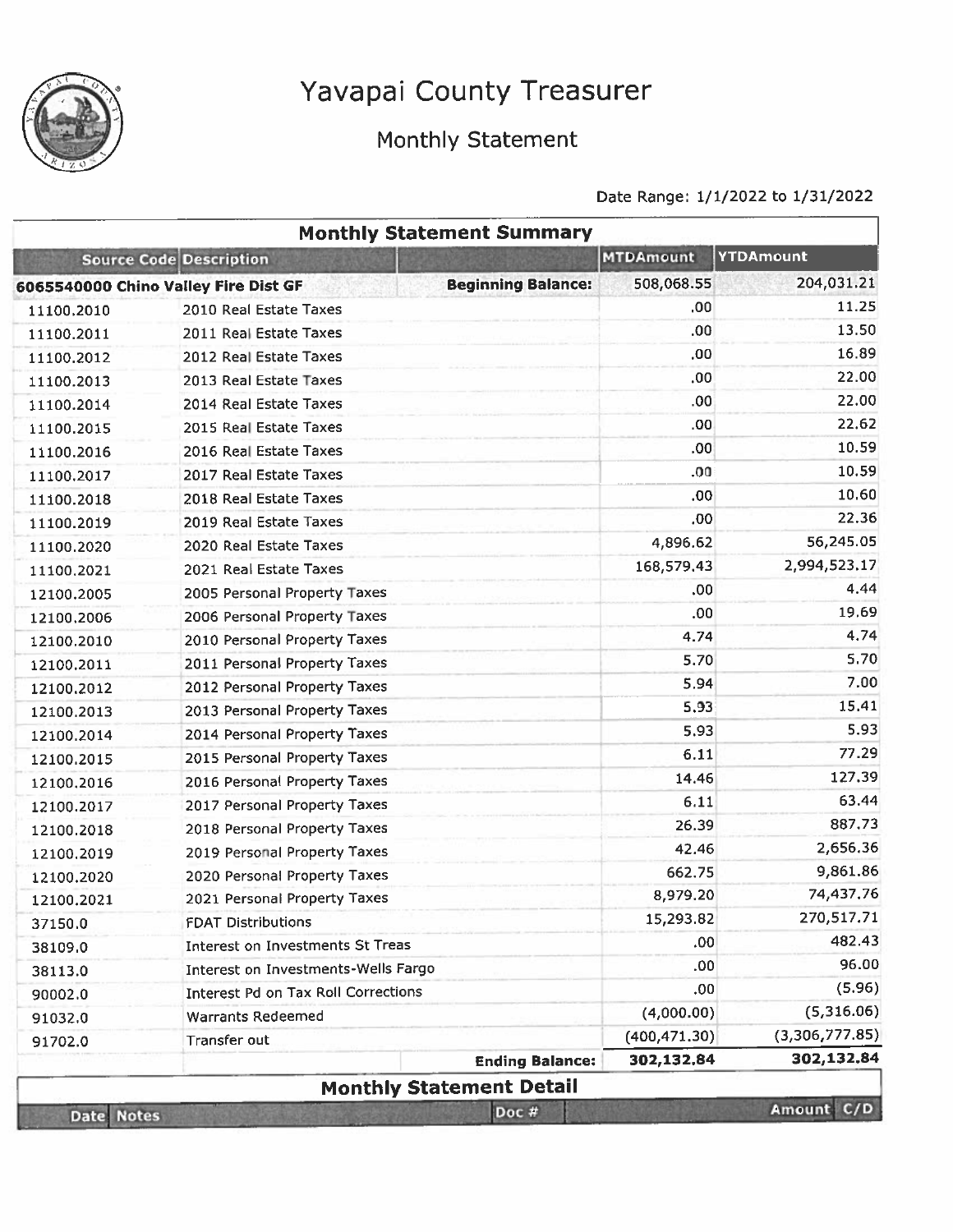

# Monthly Statement

| 6065540000 Chino Valley Fire Dist GF |   | Beginning Balance: 508,068.55 |              |
|--------------------------------------|---|-------------------------------|--------------|
| 11100.2020 2020 Real Estate Taxes    |   | Source Code Total: 4,896.62   |              |
| 01/04 Tax Distribution               | 0 | 167.25                        | $\mathsf{C}$ |
| 01/04 Tax Distribution               | 0 | 6.17                          | $\mathsf C$  |
| 01/05 Tax Distribution               | 0 | 668.30                        | $\mathsf C$  |
| 01/05 Tax Distribution               | 0 | 19.66                         | С            |
| 01/06 Tax Distribution               | 0 | 390.82                        | $\mathsf{C}$ |
| 01/07 Tax Distribution               | 0 | 89.18                         | С            |
| 01/11 Tax Distribution               | 0 | 118.88                        | С            |
| 01/12 Tax Distribution               | 0 | 310.40                        | $\mathsf{C}$ |
| 01/19 Tax Distribution               | 0 | 212.79                        | с            |
| 01/19 Tax Distribution               | 0 | 722.60                        | с            |
| 01/21 Tax Distribution               | 0 | 97.30                         | C            |
| 01/25 Tax Distribution               | 0 | 58.38                         | C            |
| 01/25 Tax Distribution               | 0 | 659.79                        | $\mathsf{C}$ |
| 01/26 Tax Distribution               | 0 | 129,22                        | C            |
| 01/26 Tax Distribution               | 0 | 198.83                        | C            |
| 01/27 Tax Distribution               | 0 | 433.01                        | С            |
| 01/27 Tax Distribution               | 0 | 360.95                        | C            |
| 01/28 Tax Distribution               | 0 | 217.32                        | C            |
| 01/31 Tax Distribution               | 0 | 3.10                          | с            |
| 01/31 Tax Distribution               | 0 | 32.67                         | C            |
| 11100.2021 2021 Real Estate Taxes    |   | Source Code Total: 168,579.43 |              |
| 01/03 Tax Distribution               | 0 | 1,358.63                      | $\mathsf{C}$ |
| 01/03 Tax Distribution               | 0 | 13,343.52                     | C            |
| 01/03 Tax Distribution               | 0 | 921.87                        | c            |
| 01/03 Tax Distribution               | 0 | 224.23                        | C            |
| 01/03 Tax Distribution               | 0 | 128.85                        | $\mathsf{C}$ |
| 01/04 Tax Distribution               | 0 | 4,870.97                      | $\mathsf{C}$ |
| 01/04 Tax Distribution               | 0 | 4,636.96                      | C            |
| 01/04 Tax Distribution               | 0 | 5,875.84                      | С            |
| 01/04 Tax Distribution               | 0 | 9,251.85                      | C            |
| 01/04 Tax Distribution               | 0 | 4,148.48                      | $\mathsf{C}$ |
| 01/05 Tax Distribution               | 0 | 520.89                        | $\mathsf{C}$ |
| 01/05 Tax Distribution               | 0 | 3,432.85                      | c            |
| 01/05 Tax Distribution               | 0 | 15,518.51                     | C            |
| 01/05 Tax Distribution               | 0 | 23,417.17                     | C            |
| 01/05 Tax Distribution               | 0 | 4,597.72                      | C            |
| 01/05 Tax Distribution               | 0 | 4,282.29                      | c            |
| 01/06 Tax Distribution               | 0 | 9,725.73                      | C            |
| 01/06 Tax Distribution               | 0 | 15,160.69                     | C            |
| 01/07 Tax Distribution               | 0 | 2,781.56                      | C            |
| 01/10 Tax Distribution               | 0 | 2,619.64                      | $\mathsf{C}$ |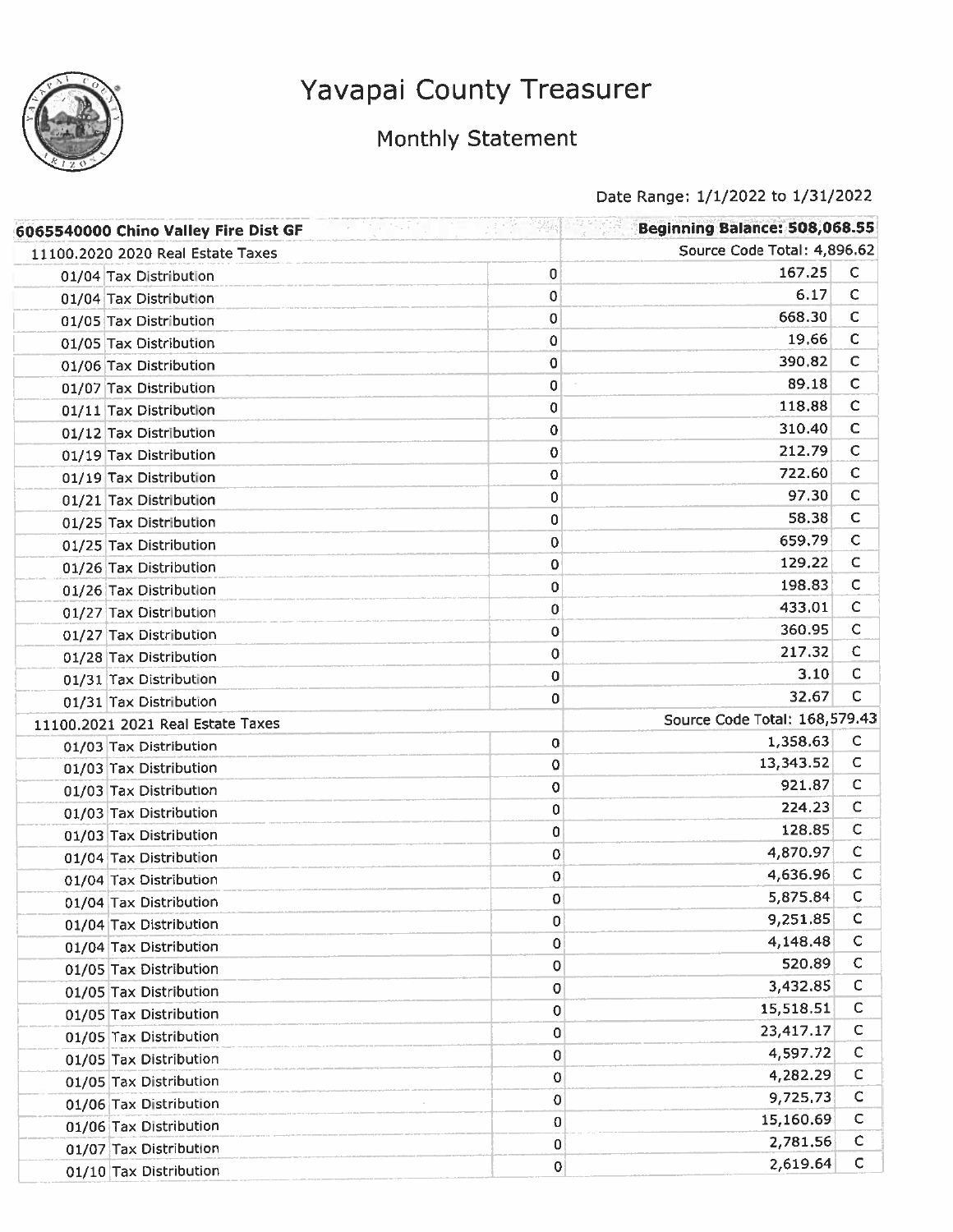

# Monthly Statement

| 01/10 Tax Distribution                  | 0           | 1,948.57                | C            |
|-----------------------------------------|-------------|-------------------------|--------------|
| 01/11 Tax Distribution                  | $\bf{0}$    | (42.87)                 | $\mathsf{C}$ |
| 01/11 Tax Distribution                  | 0           | 1,913.29                | $\mathsf C$  |
| 01/11 Tax Distribution                  | 0           | 3,213.89                | $\mathsf C$  |
| 01/12 Tax Distribution                  | 0           | 1,572.59                | $\mathsf C$  |
| 01/12 Tax Distribution                  | 0           | 374.90                  | $\mathsf C$  |
| 01/13 Tax Distribution                  | $\bf{0}$    | .99                     | $\mathsf{C}$ |
| 01/13 Tax Distribution                  | 0           | 1,738.40                | С            |
| 01/14 Tax Distribution                  | 0           | 2,651.38                | $\mathsf{C}$ |
| 01/14 Tax Distribution                  | 0           | 1,898.54                | $\mathsf{C}$ |
| 01/18 Tax Distribution                  | $\mathbf 0$ | (334.43)                | $\mathsf{C}$ |
| 01/18 Tax Distribution                  | 0           | 3,033.42                | $\mathsf C$  |
| 01/18 Tax Distribution                  | 0           | 287.66                  | $\mathsf C$  |
| 01/18 Tax Distribution                  | 0           | 724.96                  | C            |
| 01/19 Tax Distribution                  | 0           | 2,183.40                | $\mathsf C$  |
| 01/19 Tax Distribution                  | $\mathbf 0$ | 563.49                  | $\mathsf C$  |
| 01/19 Tax Distribution                  | 0           | 1,157.32                | $\mathsf{C}$ |
| 01/19 Tax Distribution                  | 0           | 1,872.57                | $\mathsf{C}$ |
| 01/20 Tax Distribution                  | 0           | 93.28                   | $\mathsf{C}$ |
| 01/20 Tax Distribution                  | 0           | 38.35                   | C            |
| 01/20 Tax Distribution                  | 0           | 3,217.74                | C            |
| 01/21 Tax Distribution                  | 0           | 488.75                  | C            |
| 01/24 Tax Distribution                  | 0           | 1,267.64                | $\mathsf{C}$ |
| 01/24 Tax Distribution                  | 0           | 368.92                  | $\mathsf{C}$ |
| 01/24 Tax Distribution                  | 0           | 1,076.57                | $\mathsf{C}$ |
| 01/25 Tax Distribution                  | 0           | 976.07                  | $\mathsf{C}$ |
| 01/25 Tax Distribution                  | 0           | 825.53                  | $\mathsf{C}$ |
| 01/25 Tax Distribution                  | 0           | 792.71                  | $\mathsf{C}$ |
| 01/26 Tax Distribution                  | 0           | 2,006.06                | C            |
| 01/26 Tax Distribution                  | 0           | 202.73                  | C            |
| 01/27 Tax Distribution                  | 0           | 1,257.99                | $\mathsf{C}$ |
| 01/27 Tax Distribution                  | 0           | 1,351.02                | C            |
| 01/28 Tax Distribution                  | 0           | 1,673.78                | C            |
| 01/31 Tax Distribution                  | 0           | 384.06                  | $\mathsf{C}$ |
| 01/31 Tax Distribution                  | 0           | 104.39                  | $\mathsf C$  |
| 01/31 Tax Distribution                  | 0           | 877.52                  | C            |
| 12100.2010 2010 Personal Property Taxes |             | Source Code Total: 4.74 |              |
| 01/27 Tax Distribution                  | 0           | 4.74                    | C            |
| 12100.2011 2011 Personal Property Taxes |             | Source Code Total: 5.70 |              |
| 01/27 Tax Distribution                  | $\mathbf 0$ | 5.70                    | C            |
| 12100.2012 2012 Personal Property Taxes |             | Source Code Total: 5.94 |              |
| 01/27 Tax Distribution                  | 0           | 5.94                    | C            |
|                                         |             |                         |              |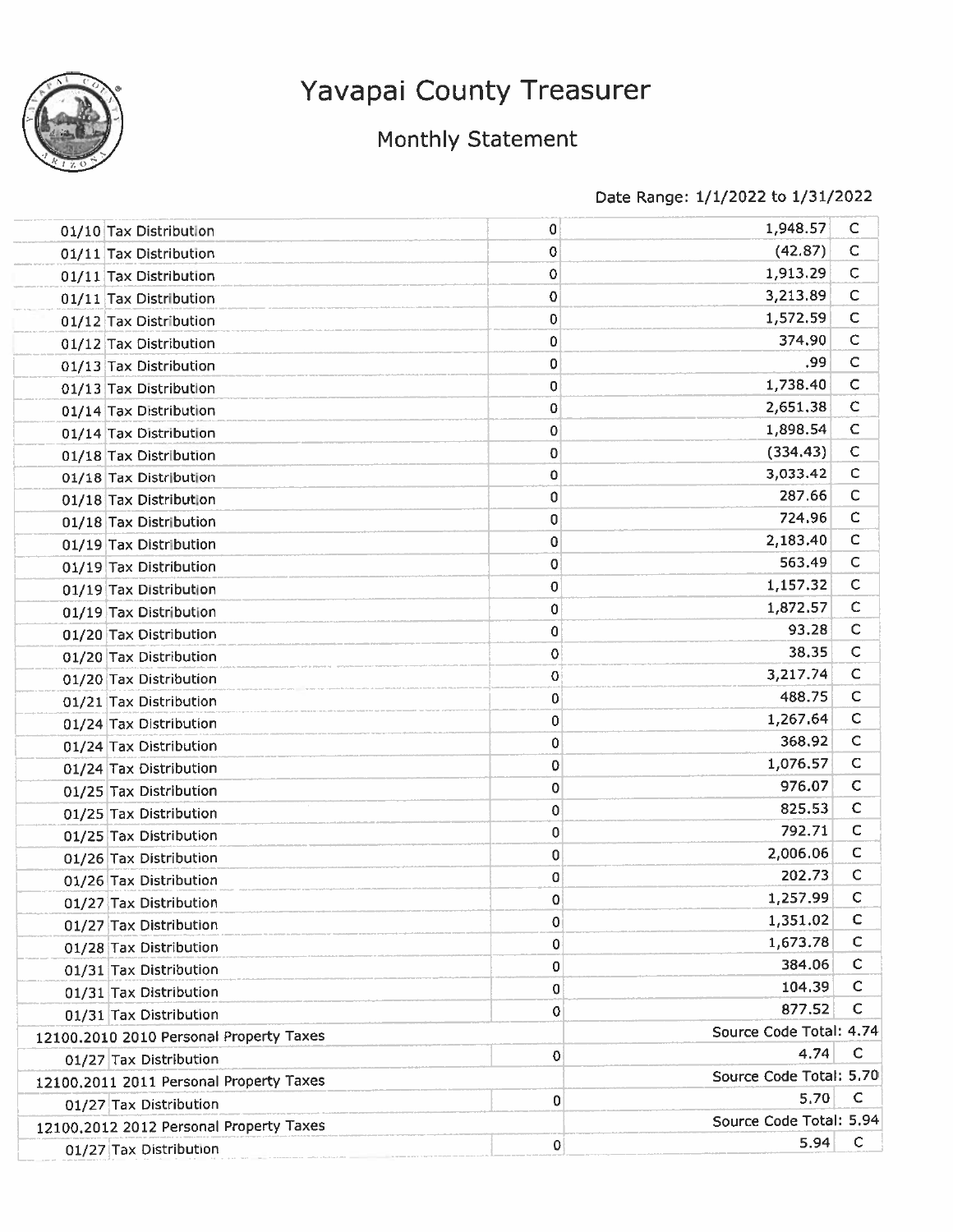

## Monthly Statement

| 12100.2013 2013 Personal Property Taxes |             | Source Code Total: 5.93     |              |
|-----------------------------------------|-------------|-----------------------------|--------------|
| 01/27 Tax Distribution                  | 0           | 5.93                        | C            |
| 12100.2014 2014 Personal Property Taxes |             | Source Code Total: 5.93     |              |
| 01/27 Tax Distribution                  | 0           | 5.93                        | C            |
| 12100.2015 2015 Personal Property Taxes |             | Source Code Total: 6.11     |              |
| 01/27 Tax Distribution                  | 0           | 6.11                        | c            |
| 12100.2016 2016 Personal Property Taxes |             | Source Code Total: 14.46    |              |
| 01/26 Tax Distribution                  | 0           | 8.34                        | C            |
| 01/27 Tax Distribution                  | 0           | 6.12                        | с            |
| 12100.2017 2017 Personal Property Taxes |             | Source Code Total: 6.11     |              |
| 01/27 Tax Distribution                  | 0           | 6.11                        | c            |
| 12100.2018 2018 Personal Property Taxes |             | Source Code Total: 26.39    |              |
| 01/14 Tax Distribution                  | 0           | 20.28                       | с            |
| 01/27 Tax Distribution                  | 0           | 6.11                        | С            |
| 12100.2019 2019 Personal Property Taxes |             | Source Code Total: 42.46    |              |
| 01/04 Tax Distribution                  | 0           | 14.28                       | C            |
| 01/12 Tax Distribution                  | 0           | 22.07                       | C            |
| 01/27 Tax Distribution                  | 0           | 6.11                        | $\mathsf C$  |
| 12100.2020 2020 Personal Property Taxes |             | Source Code Total: 662.75   |              |
| 01/12 Tax Distribution                  | 0           | 32.73                       | C            |
| 01/14 Tax Distribution                  | $\mathbf 0$ | 339.16                      | $\mathsf{C}$ |
| 01/21 Tax Distribution                  | 0           | 273.35                      | C            |
| 01/27 Tax Distribution                  | 0           | 11.41                       | $\mathsf{C}$ |
| 01/27 Tax Distribution                  | 0           | 6.10                        | C            |
| 12100.2021 2021 Personal Property Taxes |             | Source Code Total: 8,979.20 |              |
| 01/03 Tax Distribution                  | 0           | 197.79                      | C            |
| 01/03 Tax Distribution                  | 0           | 26.20                       | C            |
| 01/03 Tax Distribution                  | 0           | 378.46                      | C            |
| 01/04 Tax Distribution                  | 0           | 424.81                      | C            |
| 01/04 Tax Distribution                  | $\mathbf 0$ | 89.41                       | C            |
| 01/04 Tax Distribution                  | 0           | 349.78                      | C            |
| 01/04 Tax Distribution                  | 0           | 257.60                      | с            |
| 01/05 Tax Distribution                  | 0           | 90.70                       | С            |
| 01/05 Tax Distribution                  | 0           | 332.71                      | С            |
| 01/05 Tax Distribution                  | 0           | 1,098.49                    | С            |
| 01/05 Tax Distribution                  | 0           | 83.95                       | $\mathsf C$  |
| 01/06 Tax Distribution                  | 0           | 1,493.65                    | C            |
| 01/06 Tax Distribution                  | 0           | 845.51                      | $\mathsf{C}$ |
| 01/07 Tax Distribution                  | 0           | 211.82                      | С            |
| 01/10 Tax Distribution                  | 0           | 41,45                       | С            |
| 01/10 Tax Distribution                  | 0           | 150.21                      | С            |
| 01/11 Tax Distribution                  | 0           | 279.30                      | C            |
| 01/11 Tax Distribution                  | 0           | 111.09                      | $\mathsf{C}$ |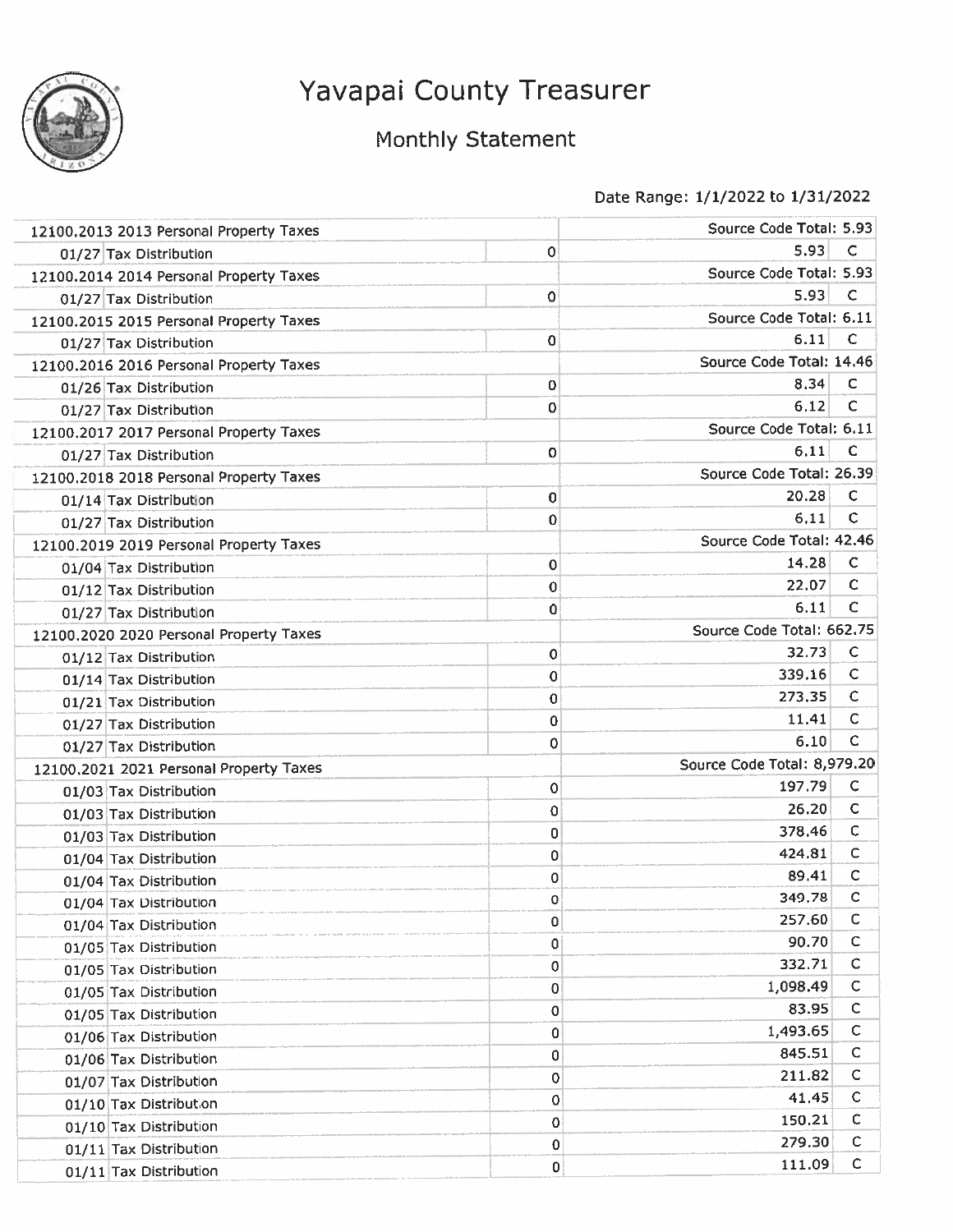

## Monthly Statement

| 01/12 Tax Distribution                    | 0                                    | 32.31                             | c            |
|-------------------------------------------|--------------------------------------|-----------------------------------|--------------|
| 01/13 Tax Distribution                    | 0                                    | 270.10                            | C            |
| 01/13 Tax Distribution                    | 0                                    | 37.62                             | c            |
| 01/14 Tax Distribution                    | 0                                    | 47.81                             | $\mathsf{C}$ |
| 01/19 Tax Distribution                    | 0                                    | 4.85                              | $\mathsf{C}$ |
| 01/19 Tax Distribution                    | 0                                    | 146.97                            | C            |
| 01/19 Tax Distribution                    | 0                                    | 289.53                            | C            |
| 01/20 Tax Distribution                    | 0                                    | 291.03                            | C            |
| 01/21 Tax Distribution                    | 0                                    | 493.02                            | C            |
| 01/24 Tax Distribution                    | 0                                    | 50.63                             | $\mathsf{C}$ |
| 01/26 Tax Distribution                    | 0                                    | 50.49                             | $\mathsf C$  |
| 01/27 Tax Distribution                    | 0                                    | 128.00                            | $\mathsf{C}$ |
| 01/27 Tax Distribution                    | 0                                    | 6.11                              | $\mathsf{C}$ |
| 01/27 Tax Distribution                    | 0                                    | 88.24                             | $\mathsf{C}$ |
| 01/28 Tax Distribution                    | 0                                    | 315.93                            | С            |
| 01/31 Tax Distribution                    | 0                                    | 263.63                            | c            |
| 37150.0 FDAT Distributions                |                                      | Source Code Total: 15,293.82      |              |
| 01/03 Fire Dist Assistance Tax 0.142976   | 0                                    | 1,917.94                          | $\mathsf{C}$ |
| 01/04 Fire Dist Assistance Tax 0.142976   | 0                                    | 3,378.06                          | $\mathsf C$  |
| 01/05 Fire Dist Assistance Tax 0.142976   | 0                                    | 4,289.60                          | $\mathsf{C}$ |
| 01/06 Fire Dist Assistance Tax 0.142976   | 0                                    | 1,427.11                          | $\mathsf{C}$ |
| 01/07 Fire Dist Assistance Tax 0.142976   | 0                                    | 179.46                            | $\mathsf{C}$ |
| 01/10 Fire Dist Assistance Tax 0.142976   | 0                                    | 750.50                            | $\mathsf{C}$ |
| 01/11 Fire Dist Assistance Tax 0.142976   | 0                                    | 384.05                            | $\mathsf{C}$ |
| 01/12 Fire Dist Assistance Tax 0.142976   | 0                                    | 301.49                            | $\mathsf{C}$ |
| 01/13 Fire Dist Assistance Tax 0.142976   | 0                                    | 205.72                            | $\mathsf C$  |
| 01/14 Fire Dist Assistance Tax 0.142976   | 0                                    | 19.41                             | $\mathsf C$  |
| 01/18 Fire Dist Assistance Tax 0.142976   | 0                                    | 225.72                            | $\mathsf C$  |
| 01/19 Fire Dist Assistance Tax 0.142976   | 0                                    | 418.28                            | C            |
| 01/20 Fire Dist Assistance Tax 0.142976   | 0                                    | 166.08                            | $\mathsf C$  |
| 01/21 Fire Dist Assistance Tax 0.142976   | 0                                    | 179.76                            | с            |
| 01/24 Fire Dist Assistance Tax 0.142976   | $\mathbf 0$                          | 346.78                            | C            |
| 01/25 Fire Dist Assistance Tax 0.142976   | 0                                    | 154.57                            | C            |
| 01/26 Fire Dist Assistance Tax 0.142976   | 0                                    | 110.16                            | C            |
| 01/27 Fire Dist Assistance Tax 0.142976   | 0                                    | 303.13                            | C            |
| 01/28 Fire Dist Assistance Tax 0.142976   | 0                                    | 196.85                            | с            |
| 01/31 Fire Dist Assistance Tax 0.142976   | 0                                    | 339.15                            | C            |
| 91032.0 Warrants Redeemed                 |                                      | Source Code Total: (4,000.00)     |              |
| 01/24 Paid Warrants                       | 0                                    | (4,000.00)                        | D            |
| 91702.0 Transfer out                      |                                      | Source Code Total: (400,471.30)   |              |
| 01/18 E-MAIL TRANSFER REQUEST 1/18 PER KM | 0                                    | (400, 471, 30)                    | D            |
|                                           | 6065540000 Chino Valley Fire Dist GF | <b>Ending Balance: 302,132.84</b> |              |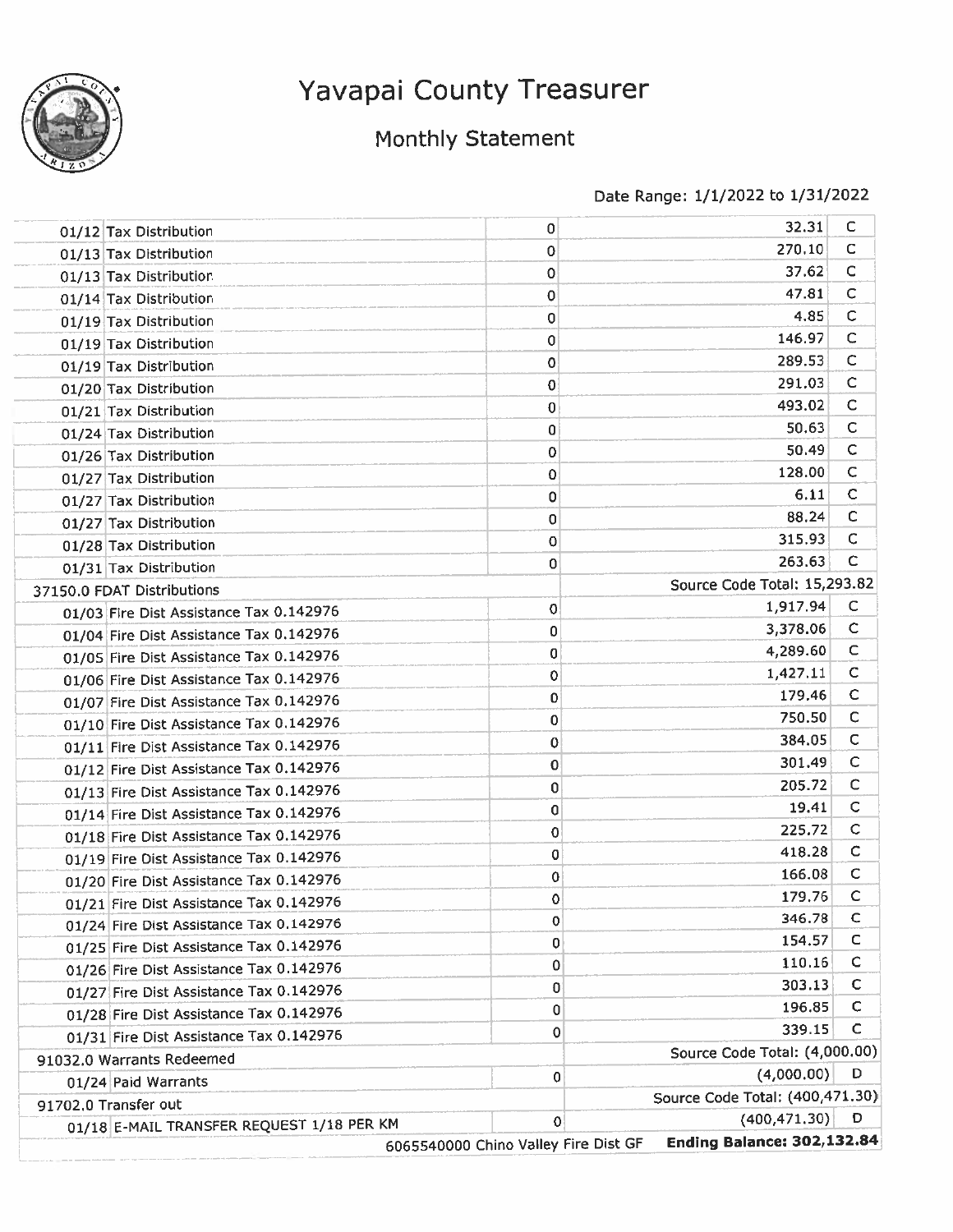

## Monthly Statement

|                                      | <b>Warrant Detail</b> |               |                 |                |                               |
|--------------------------------------|-----------------------|---------------|-----------------|----------------|-------------------------------|
| <b>Payee Name</b>                    | Warrant               | <b>Amount</b> | Issue Dt Status | $\mathbf{D}$ t | Voucher                       |
| 6065540000 Chino Valley Fire Dist GF |                       |               |                 |                | Account Total: 4,000.00       |
| Fund: 0655                           |                       |               |                 |                | Fund Total: 4,000.00          |
| Status: PAID                         |                       |               |                 |                | <b>Status Total: 4,000.00</b> |
|                                      | 0706550035            | 4,000.00      | 12/27/21        | 01/24/22       |                               |
|                                      | Count                 | Amount        |                 |                |                               |
| Total PAID:                          |                       | 4,000.00      |                 |                |                               |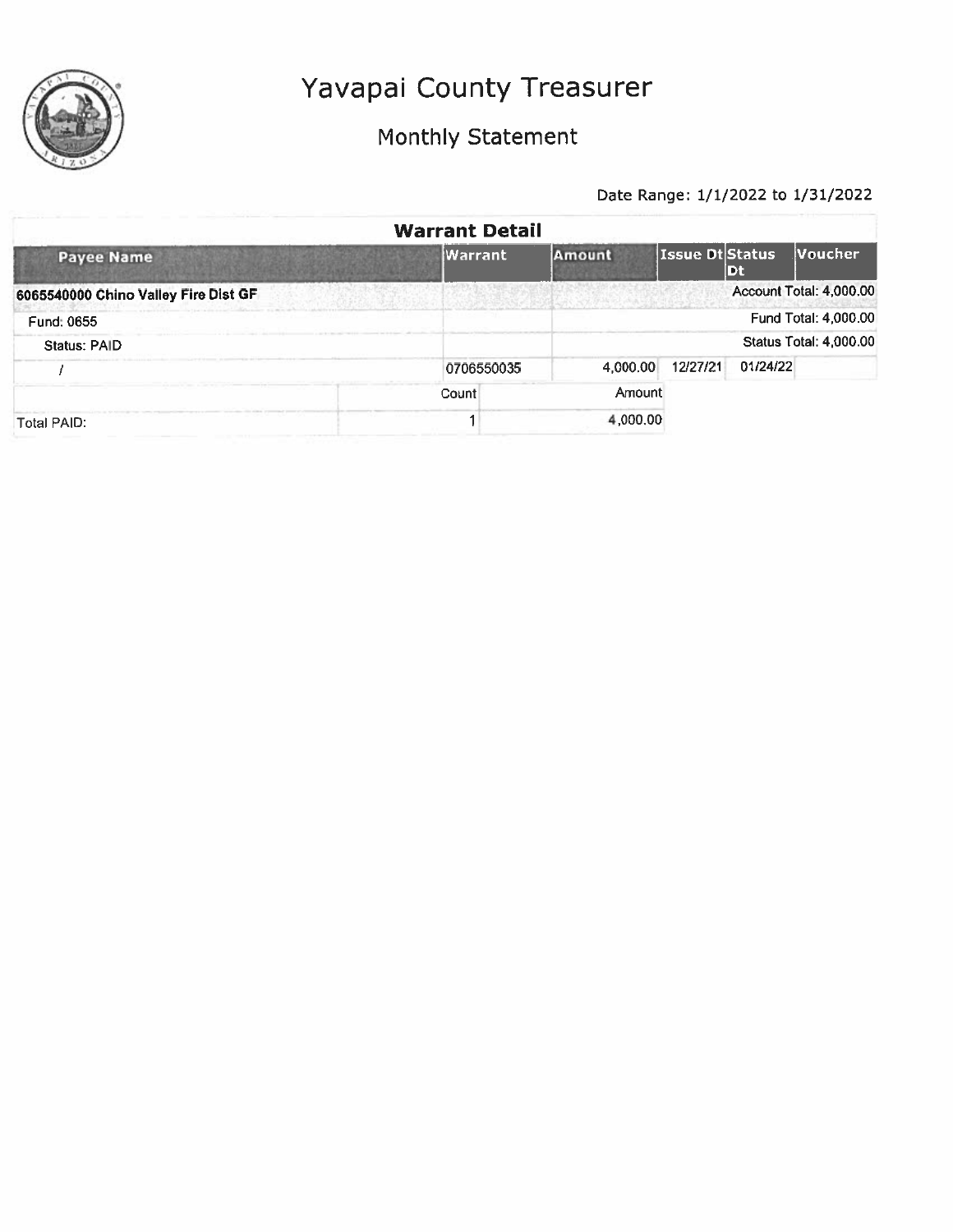### **Chino Valley Fire District Page: 1**

### Bank Reconciliation Summary

#### For the Bank Statement ending: 1/31/2022

| <b>BANK CONTROL ID: GEN - GENERAL FUND</b> | <b>DESC: GENERAL FUND</b> | ACCOUNT NO: 000000000000000 |
|--------------------------------------------|---------------------------|-----------------------------|
| Beginning Balance:                         | 01/01/22                  | \$508,068.55                |
| Deposits and Credits:                      |                           | \$198,535.59                |
| Checks and Charges:                        |                           | (\$404,471.30)              |
| Adjustments:                               |                           | \$0.00                      |
| <b>Ending Balance Per Reconciliation:</b>  |                           | \$302,132.84                |
| Ending Balance Per Bank Statement:         | 01/31/22                  | \$302,132.84                |
| * Outstanding Deposits and Credits:        | 01/31/22                  | \$0.00                      |
| * Outstanding Checks and Charges:          | 01/31/22                  | \$0.00                      |
| <b>Ending Book Balance:</b>                | 01/31/22                  | \$302,132.84                |
|                                            |                           |                             |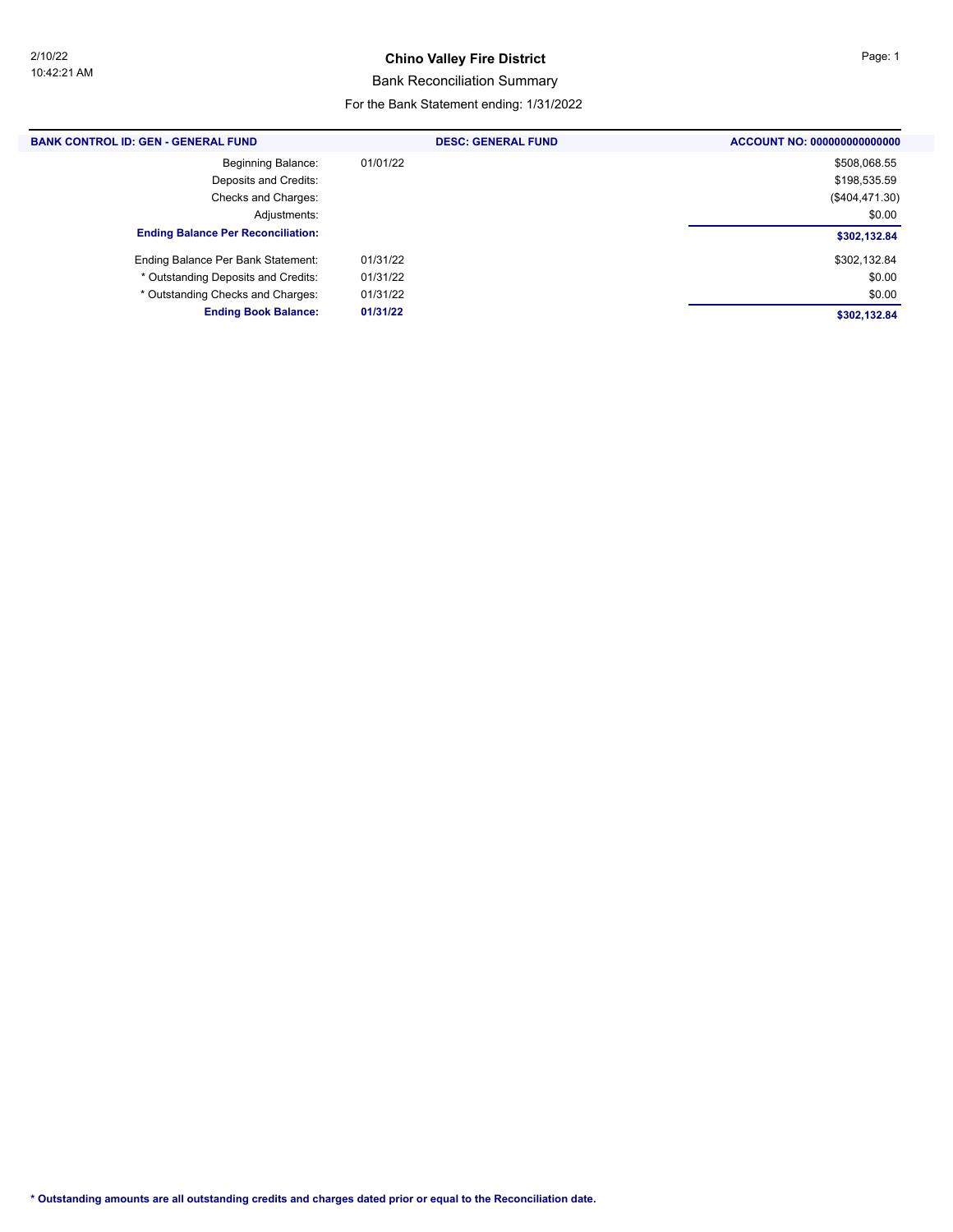### **Chino Valley Fire District Page: 1**

BR Checks and Charges Cleared

For the Bank Statement ending: 1/31/22

| <b>GEN</b>  | <b>General Fund</b> | <b>General Fund</b>            |               |                                          | 000000000000000 |
|-------------|---------------------|--------------------------------|---------------|------------------------------------------|-----------------|
| <b>Date</b> | <b>Document</b>     | <b>Description</b>             | <b>Module</b> | Company                                  | <b>Amount</b>   |
| 12/27/21    | 706550035           | Henry & Horne LLP              | AP            | <b>CHINOV</b>                            | \$4,000.00      |
| 01/31/22    | Cash With Yav Cty   | Fire Authority Funding January | GL            | <b>CHINOV</b>                            | \$400,471.30    |
|             |                     |                                |               | <b>TOTAL CHECKS AND CHARGES CLEARED:</b> | \$404,471.30    |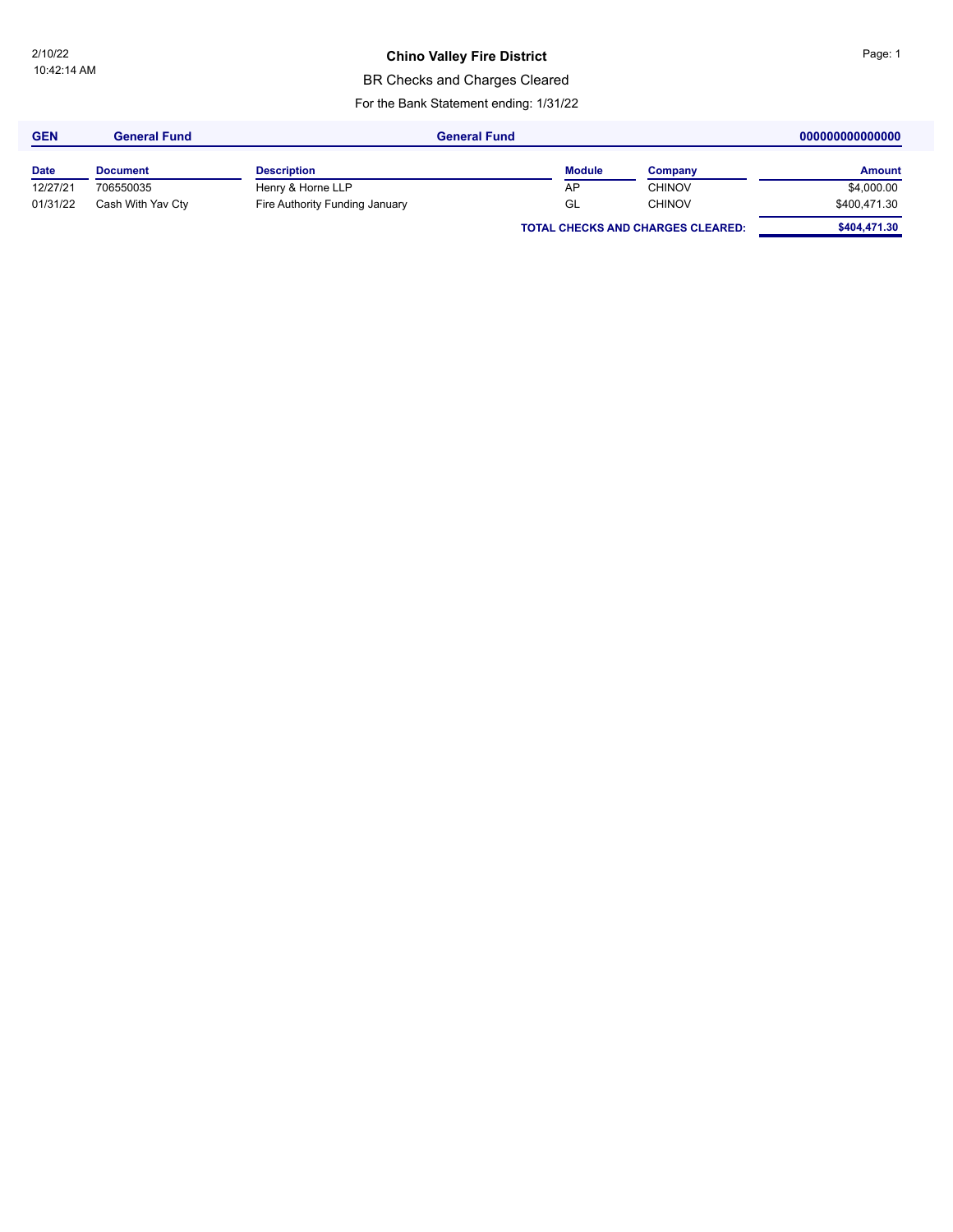### **Chino Valley Fire District**

BR Checks and Charges Outstanding

For the Bank Statement ending:

| <b>Date</b> | Document | Description<br>◡ | <b>Module</b> | `omnany<br>шуан | <b>Amount</b> |
|-------------|----------|------------------|---------------|-----------------|---------------|
|             |          |                  |               |                 |               |

**TOTAL CHECKS AND CHARGES OUTSTANDING:**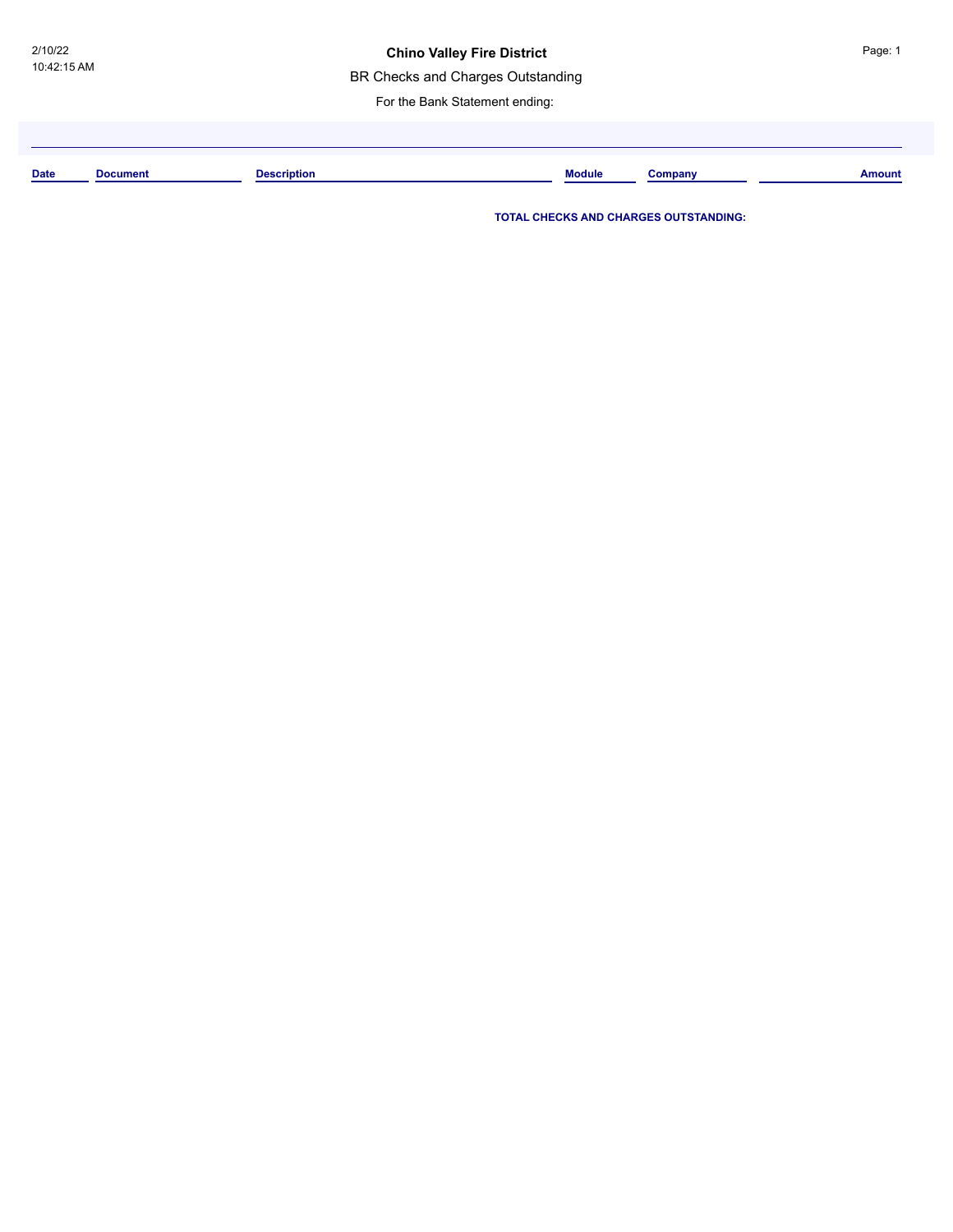### **Chino Valley Fire District Page: 1**

BR Deposits and Credits Cleared

For the Bank Statement ending: 1/31/22

| <b>GEN</b>  | <b>General Fund</b> | <b>General Fund</b>         |                                            |               | 000000000000000 |               |
|-------------|---------------------|-----------------------------|--------------------------------------------|---------------|-----------------|---------------|
| <b>Date</b> | <b>Document</b>     | <b>Description</b>          |                                            | <b>Module</b> | Company         | <b>Amount</b> |
| 01/31/22    | Cash With Yav Cty   | GF Tax Revenue January 2022 |                                            | GL            | <b>CHINOV</b>   | \$198,535.59  |
|             |                     |                             | <b>TOTAL DEPOSITS AND CREDITS CLEARED:</b> |               | \$198,535.59    |               |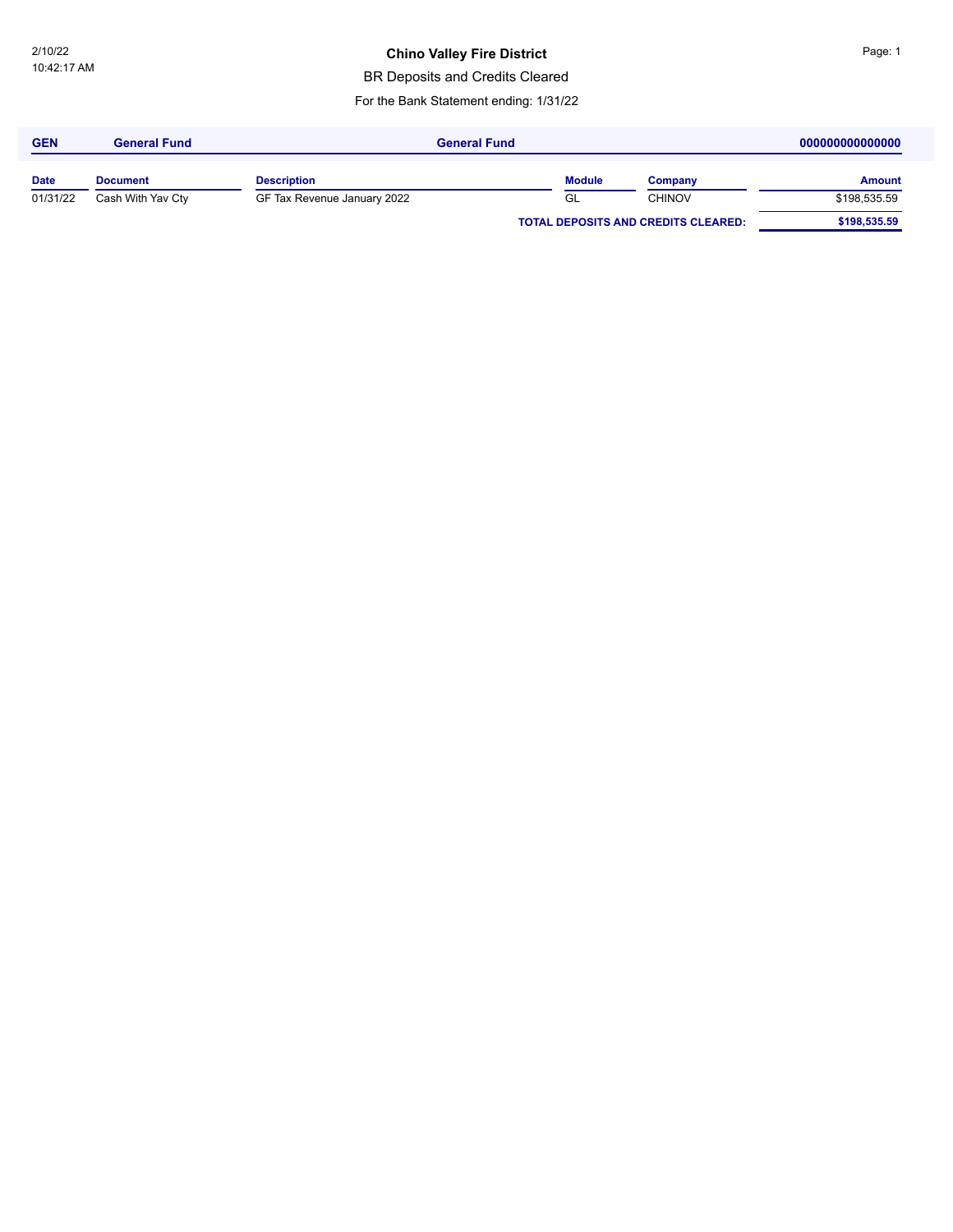### **Chino Valley Fire District**

BR Deposits and Credits Outstanding

For the Bank Statement ending:

| <b>Date</b><br>. | Document | <b>Description</b> | <b>Module</b> | Company | <b>Amount</b> |
|------------------|----------|--------------------|---------------|---------|---------------|
|                  |          |                    |               |         |               |

**TOTAL DEPOSITS AND CREDITS OUTSTANDING:**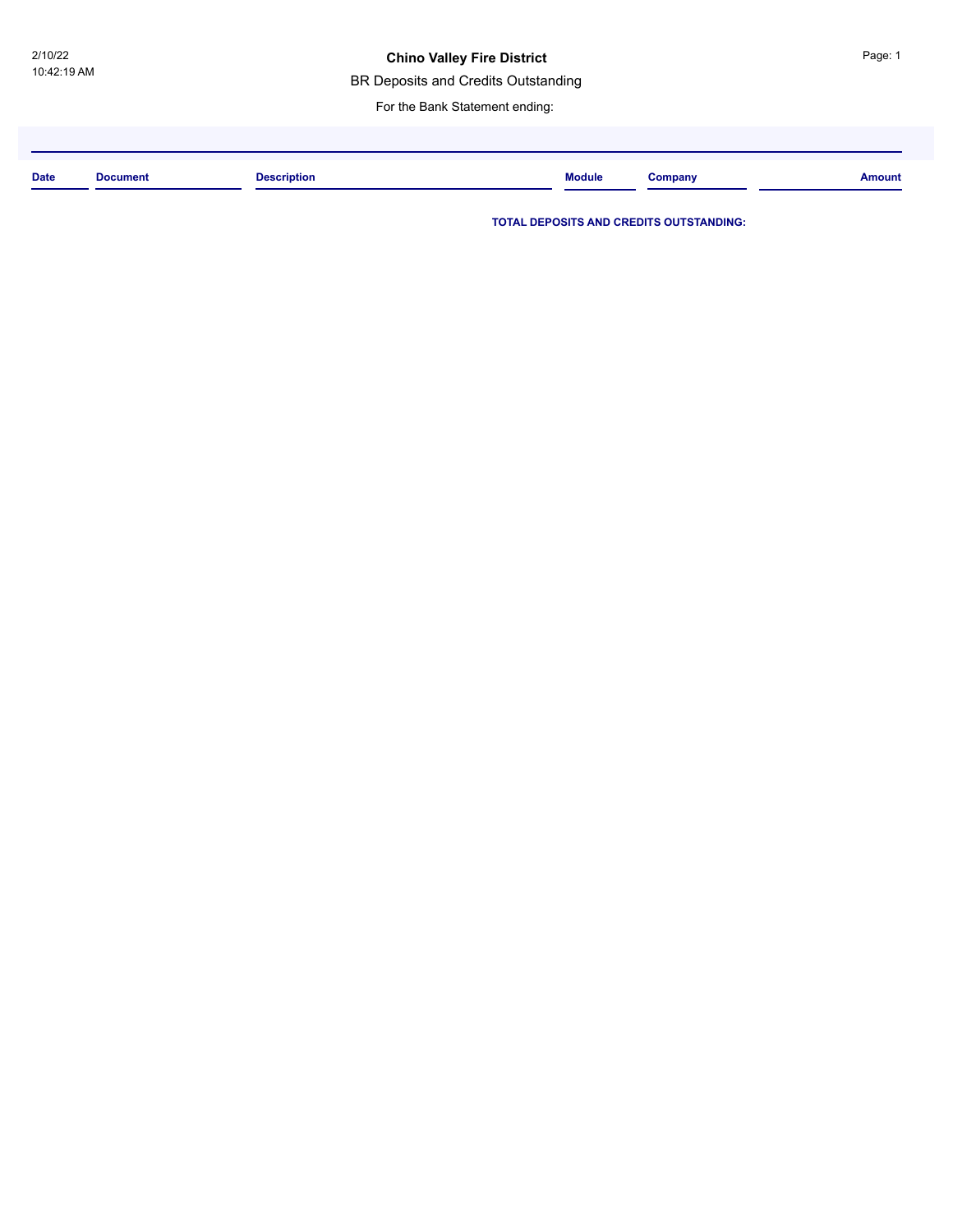### **Chino Valley Fire District**

### Bank Reconciliation Register

| <b>Document Number</b>                             | Date     | <b>BR Status</b> | Void? | <b>Description</b>             | <b>Date Cleared</b>        | <b>Amount</b> |
|----------------------------------------------------|----------|------------------|-------|--------------------------------|----------------------------|---------------|
| <b>MODULE: JOURNAL ENTRIES FROM GENERAL LEDGER</b> |          |                  |       |                                |                            |               |
| <b>BANK CONTROL ID: GEN - GENERAL FUND</b>         |          |                  |       |                                |                            |               |
| Cash With Yav Cty                                  | 01/31/22 | Marked           | No    | Fire Authority Funding January | 02/10/22                   | \$400,471.30  |
| Cash With Yav Cty                                  | 01/31/22 | Marked           | No    | GF Tax Revenue January 2022    | 02/10/22                   | \$198,535.59  |
|                                                    |          |                  |       |                                | <b>SUB TOTAL FOR BANK:</b> | \$599.006.89  |

**TOTAL FOR MODULE:** \$599,006.89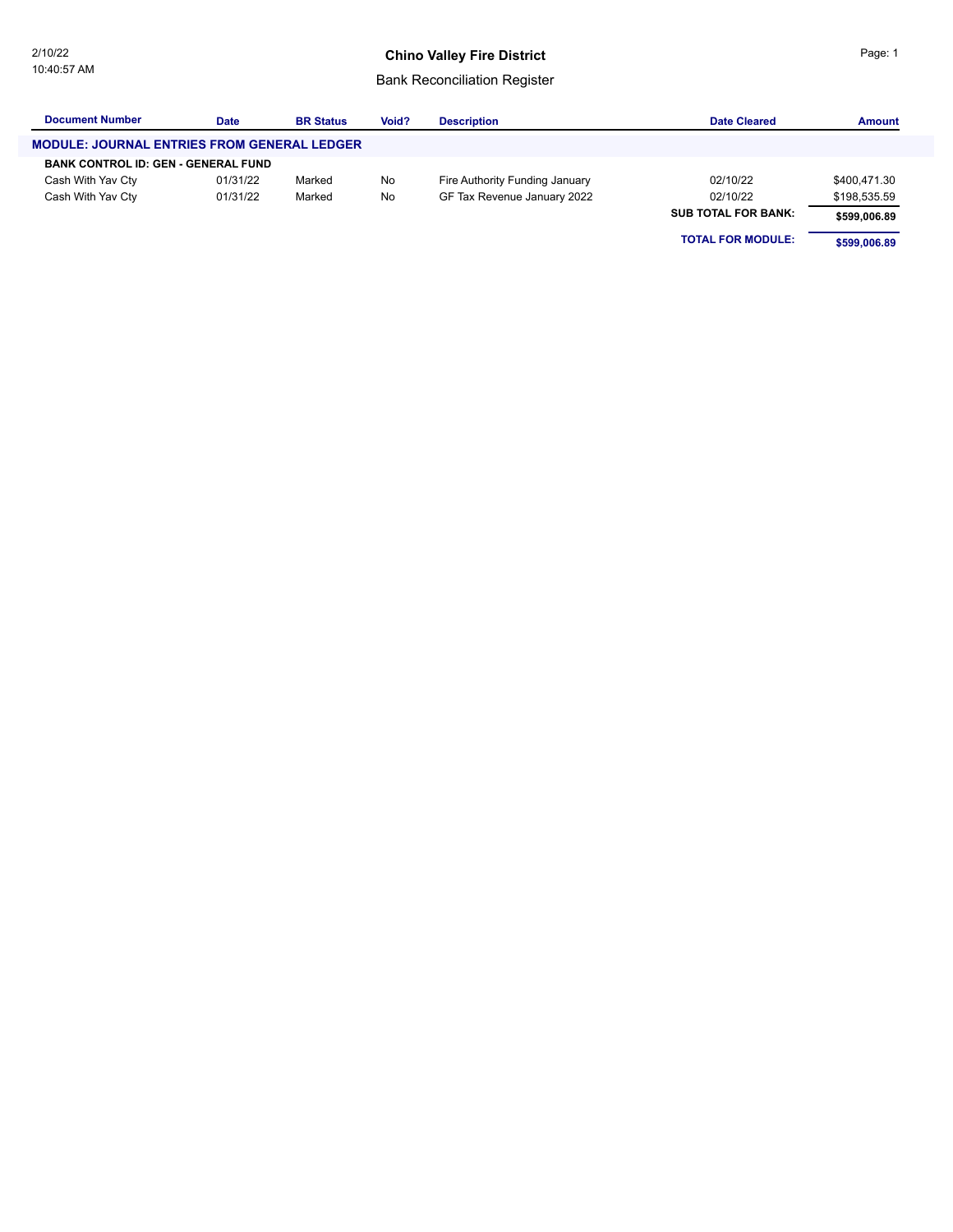### **Chino Valley Fire District Page: 1**

BR Adjustments Report

For the Bank Statement ending:

| <b>Date</b>      | <b>Document</b> | <b>Description</b> | <b>GL Account</b>                   | <b>Offset Amt</b> | Adj. Amt |
|------------------|-----------------|--------------------|-------------------------------------|-------------------|----------|
| <b>DOCUMENT:</b> |                 |                    |                                     |                   |          |
|                  |                 |                    |                                     |                   |          |
|                  |                 |                    |                                     |                   |          |
|                  |                 |                    | <b>ADJUSTMENT DOCUMENT " TOTAL:</b> |                   |          |

**TOTAL FOR ALL ADJUSTMENTS:**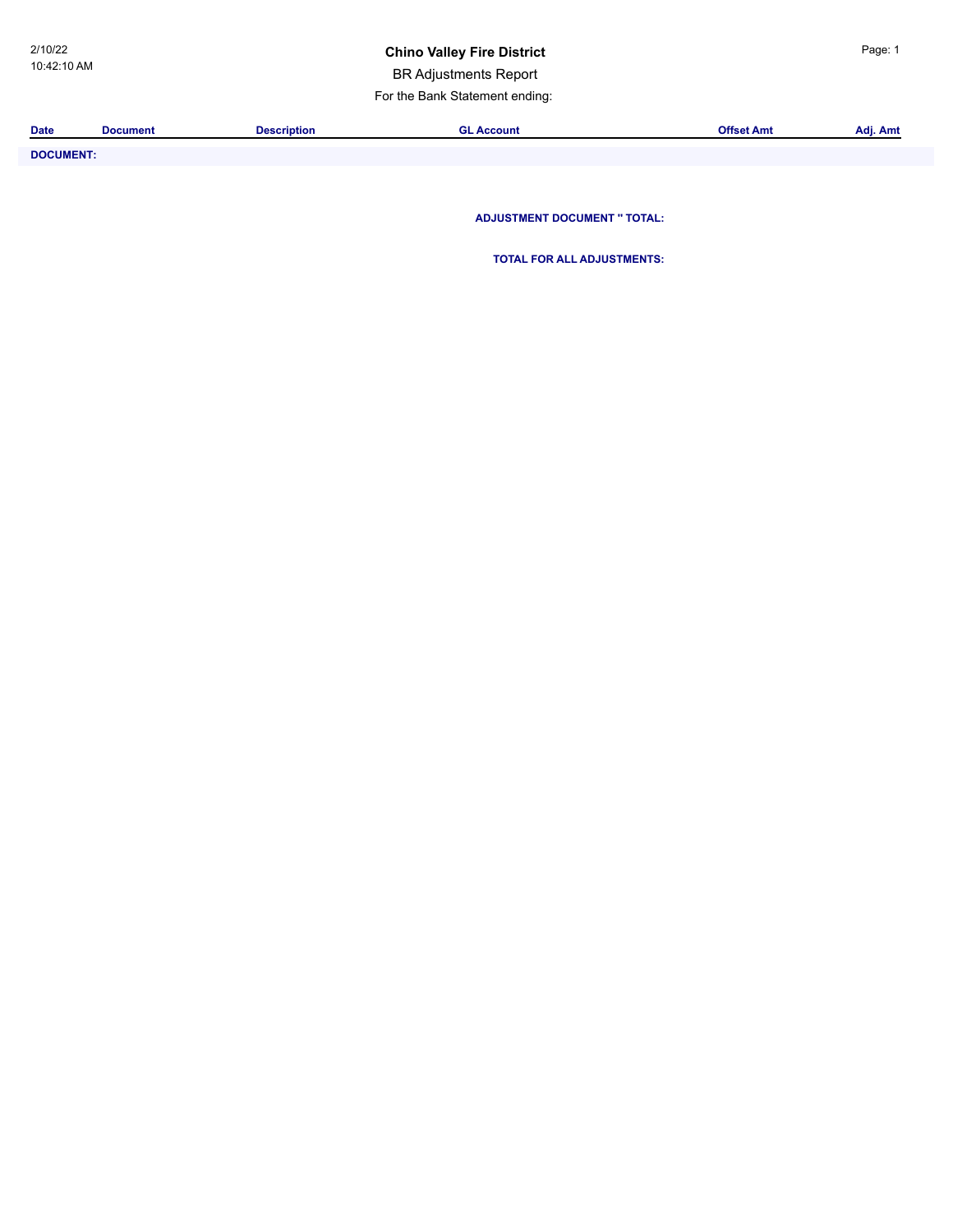### For the period of 1/1/2022 Through 1/31/2022 (Original Budget to Actual Comparison) Income Statement **Chino Valley Fire District** 2/10/22

### Fund: (10) General Fund

| <b>Current Period</b> |                 |               |                | Year To Date |                |                |                  |                                                                                   |
|-----------------------|-----------------|---------------|----------------|--------------|----------------|----------------|------------------|-----------------------------------------------------------------------------------|
| <b>Account</b>        | Actual          | <b>Budget</b> | Variance       | %            | Actual         | <b>Budget</b>  | Variance         | $\%$                                                                              |
|                       |                 |               |                |              |                |                |                  |                                                                                   |
| 10400000000           | \$173,476.05    | \$0.00        | \$173,476.05   | 0.0%         | \$3,050,930.62 | \$4,833,636.00 | \$(1,782,705.38) | (36.9)%                                                                           |
| 10410000000           | 9,765.72        | 0.00          | 9,765.72       | 0.0          | 88,174.74      | 0.00           | 88,174.74        | 0.0                                                                               |
| 10420000000           | 15,293.82       | 0.00          | 15,293.82      | 0.0          | 270,517.71     | 400,000.00     | (129, 482.29)    | (32.4)                                                                            |
| 10490000000           | 0.00            | 0.00          | 0.00           | 0.0          | 578.43         | 0.00           | 578.43           | 0.0                                                                               |
| 10500000000           | 0.00            | 0.00          | 0.00           | 0.0          | 0.00           | 2,000.00       | (2,000.00)       | (100.0)                                                                           |
|                       | \$198,535.59    | \$0.00        | \$198,535.59   | $0.0 \%$     | \$3,410,201.50 | \$5,235,636.00 | \$(1,825,434.50) | $(34.9)\%$                                                                        |
|                       |                 |               |                |              |                |                |                  |                                                                                   |
| 10670010000           | \$400,471.30    | \$0.00        | \$(400,471.30) | 0.0%         | \$3,306,777.85 | \$5,222,136.00 | \$1,915,358.15   | 36.7%                                                                             |
|                       | \$400,471.30    | \$0.00        | \$(400,471.30) | $0.0 \%$     | \$3,306,777.85 | \$5,222,136.00 | \$1,915,358.15   | 36.7%                                                                             |
|                       |                 |               |                |              |                |                |                  |                                                                                   |
| 10640010000           | \$0.00          | \$0.00        | \$0.00         | 0.0%         | \$4,000.00     | \$7,500.00     | \$3,500.00       | 46.7%                                                                             |
| 10641010000           | 0.00            | 0.00          | 0.00           | 0.0          | 765.00         | 5,000.00       | 4,235.00         | 84.7                                                                              |
| 10644110000           | 0.00            | 0.00          | 0.00           | 0.0          | 551.06         | 1,000.00       | 448.94           | 44.9                                                                              |
| 10661010000           | 0.00            | 0.00          | 0.00           | 0.0          | 5.96           | 0.00           | (5.96)           | 0.0                                                                               |
| 10780130000           | 0.00            | 0.00          | 0.00           | 0.0          | 0.00           | 20,000.00      | 20,000.00        | 100.0                                                                             |
|                       | \$0.00          | \$0.00        | \$0.00         | $0.0 \%$     | \$5,322.02     | \$33,500.00    | \$28,177.98      | 84.1 %                                                                            |
|                       | \$400,471.30    |               | \$(400,471.30) |              | \$3,312,099.87 | \$5,255,636.00 | \$1,943,536.13   | 37.0%                                                                             |
| Net Income (Loss)     | \$(201, 935.71) |               |                |              |                |                |                  | 590.5%                                                                            |
|                       |                 |               |                |              |                |                |                  | \$0.00<br>0.0%<br>\$98,101.63<br>\$(20,000.00)<br>\$118,101.63<br>\$(201, 935.71) |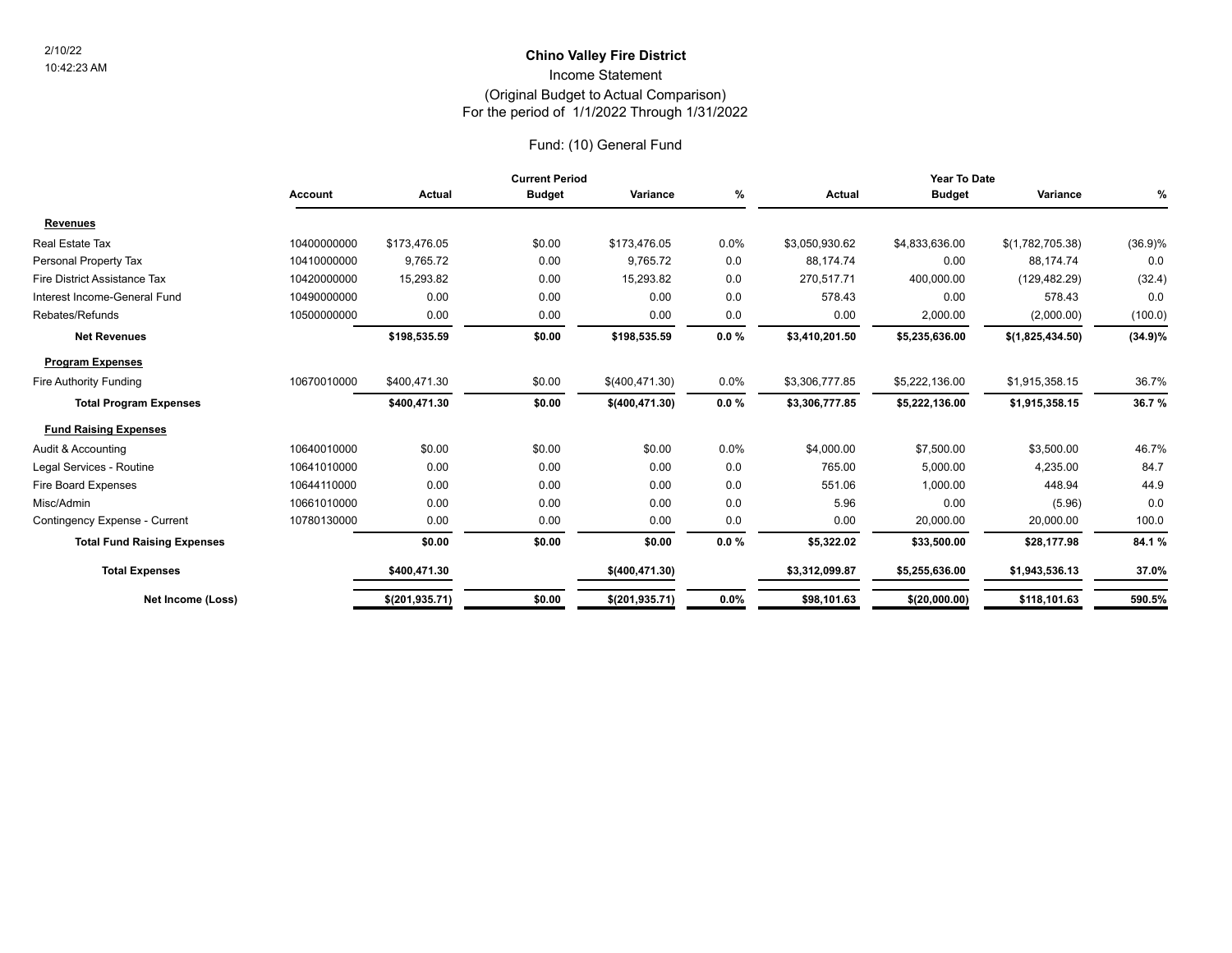### Balance Sheet 2/10/22 **Chino Valley Fire District**

As of 1/31/2022

Fund: (10) General Fund

**Assets**

| <b>Current Assets</b>                   |                                   |              |
|-----------------------------------------|-----------------------------------|--------------|
| Cash with Yavapai County                | \$302,132.84                      |              |
| <b>Taxes Receivable</b>                 | 134,851.50                        |              |
| <b>Total Current Assets</b>             |                                   | \$436,984.34 |
| <b>Total Assets</b>                     |                                   | \$436,984.34 |
|                                         | <b>Liabilities and Net Assets</b> |              |
| <b>Current Liabilities</b>              |                                   |              |
| <b>Accounts Payable</b>                 | \$270.00                          |              |
| Deferred Compensation (Prop Tax)        | 96,636.35                         |              |
| <b>Total Current Liabilities</b>        |                                   | \$96,906.35  |
| <b>Total Liabilities</b>                |                                   | \$96,906.35  |
| <b>Net Assets</b>                       |                                   |              |
| Fund Balance                            | \$241,976.93                      |              |
| <b>Current Year Net Assets</b>          | 98,101.63                         |              |
| <b>Total Net Assets</b>                 |                                   | 340,078.56   |
| <b>Total Liabilities and Net Assets</b> |                                   | \$436,984.91 |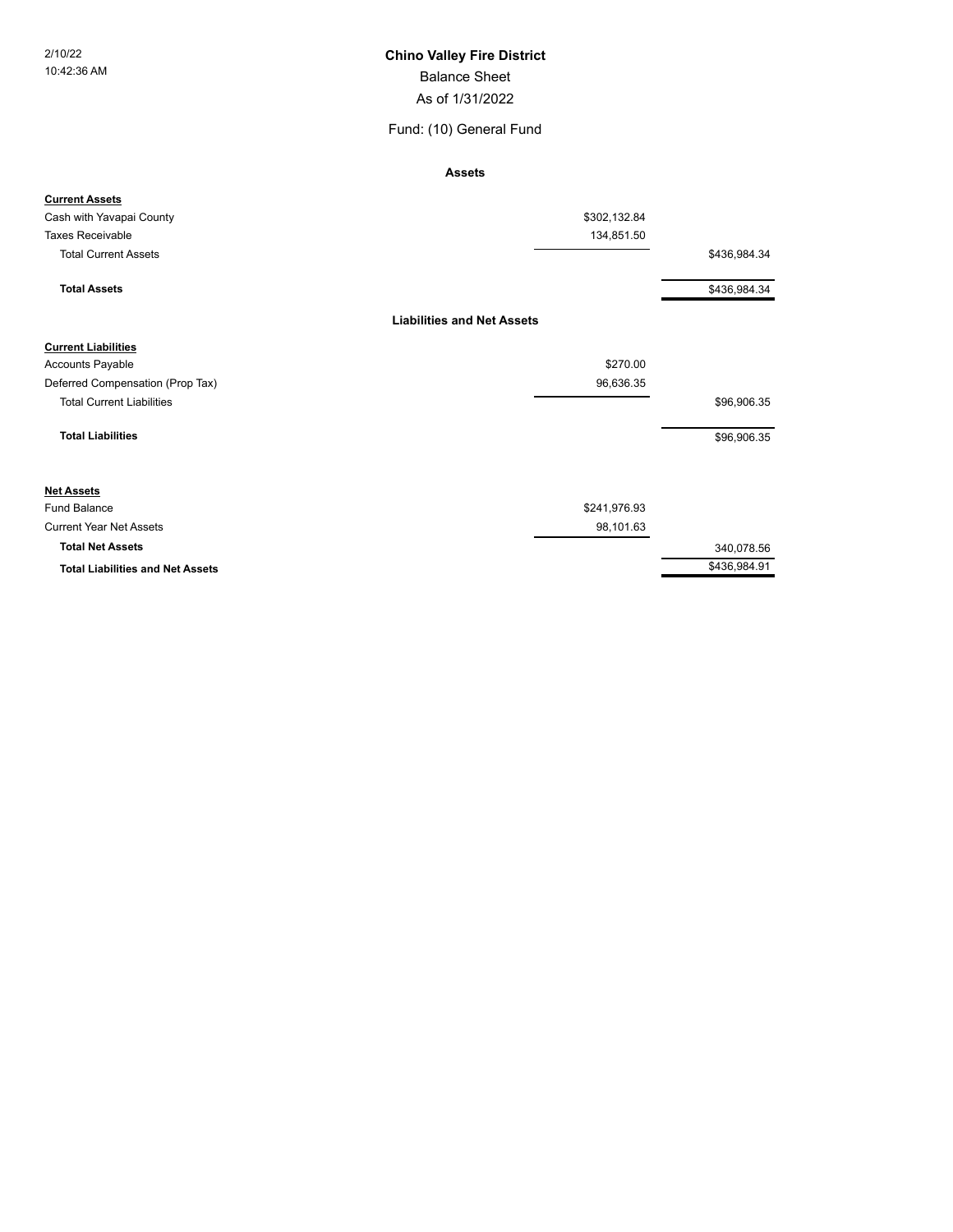2/10/22 10:42:53 AM

### **Chino Valley Fire District**

GL Account Ledger - Detail By Period

1/1/2022 through 1/31/2022

| <b>Batch</b>    | Journal | Entry# | <b>Date</b> | Job                             | <b>Document</b>   | <b>Description</b>                      | <b>Debits</b> | <b>Credits</b> | <b>Balance</b> |
|-----------------|---------|--------|-------------|---------------------------------|-------------------|-----------------------------------------|---------------|----------------|----------------|
| 10.1100.0.0.000 |         |        |             | <b>CASH WITH YAVAPAI COUNTY</b> |                   |                                         |               |                | \$504,068.55   |
| 2230            | GJ      | 143911 | 01/31/22    |                                 | Cash With Yav Cty | Fire Authority Funding January 2022     |               | 400,471.30     | 103,597.25     |
| 2232            | GJ      | 143914 | 01/31/22    |                                 | Cash With Yav Cty | GF Tax Revenue January 2022             | 198,535.59    | . .            | 302,132.84     |
|                 |         |        |             |                                 |                   | <b>CASH WITH YAVAPAI COUNTY TOTALS:</b> | \$198,535.59  | \$400,471.30   | \$302,132.84   |
|                 |         |        |             |                                 |                   |                                         |               |                |                |
|                 |         |        |             |                                 |                   | <b>TOTAL OF LEDGER:</b>                 | \$198,535.59  | \$400,471.30   | \$302,132.84   |
|                 |         |        |             |                                 |                   |                                         |               |                |                |

Page: 1